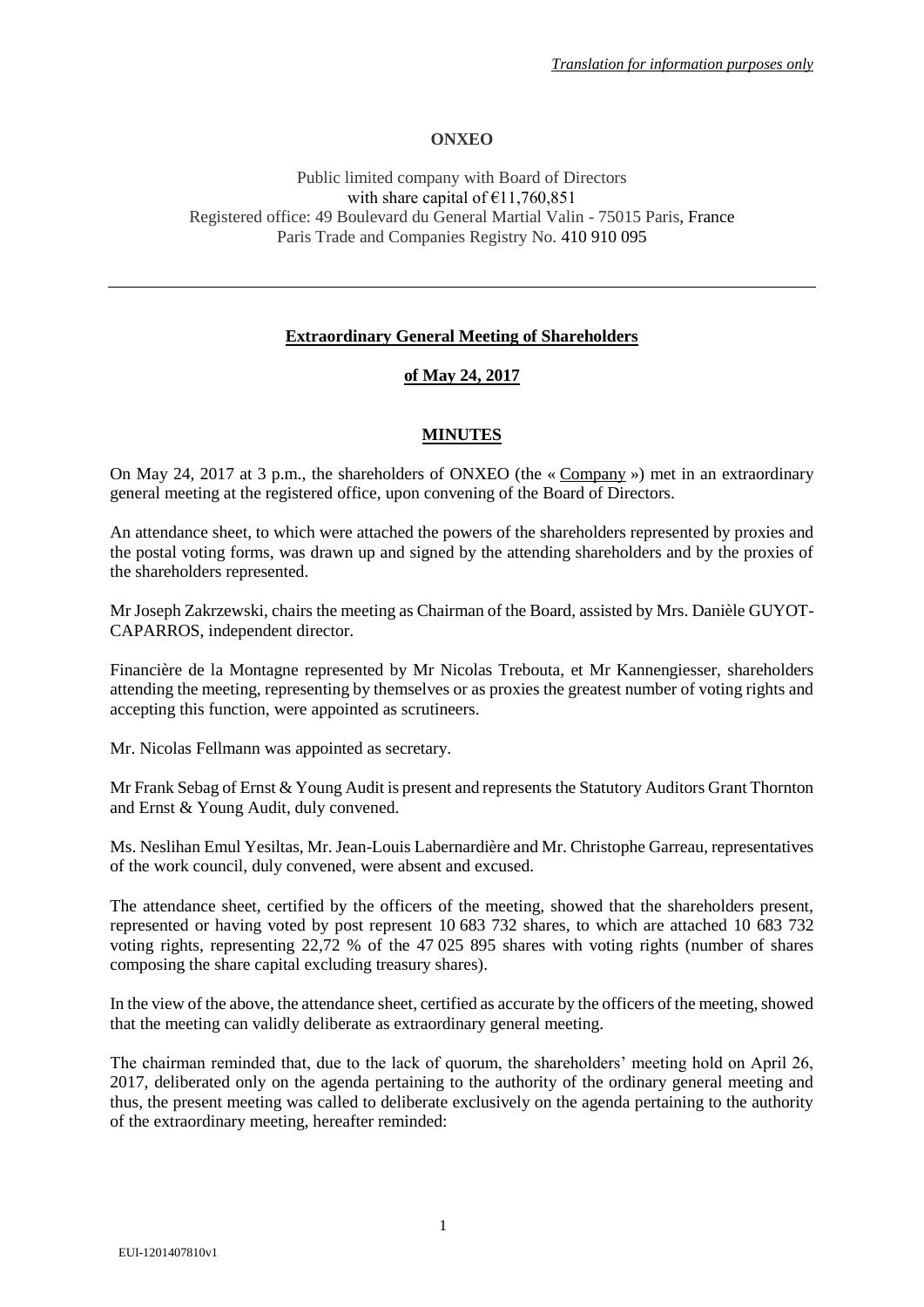# **Agenda pertaining to the Extraordinary General Meeting**

- Fifteenth resolution: Authorization to be given to the Board for the purposes of reducing the share capital by canceling shares as part of the authorization to buy back its own shares,
- Sixteenth resolution: Delegation of authority to the Board of Directors to increase share capital by issuing either common shares and/or any securities giving access to shares or securities entitling the allocation of debt securities and/or securities granting access to securities to be issued with preferential subscription rights for shareholders,
- Seventeenth resolution: Delegation of authority to the Board of Directors to increase share capital immediately or eventually by issuing ordinary shares, securities giving access to other shares, or securities entitling the holder to the allocation of debt securities and/or securities granting access to securities to be issued without preferential subscription rights for shareholders by way of a public offering,
- Eighteenth resolution: Delegation of authority to the Board of Directors to increase the share capital through issuance of ordinary shares and/or securities giving access to other equity and/or granting access to securities to be issued, with the cancellation of preferential subscription rights to be issued in the context of an offer to qualified investors, or to a restricted circle of investors as referred to in II of Article L. 411-2 of the Monetary and Financial Code,
- Nineteenth resolution: Delegation of authority granted to the Board of Directors to increase the amount of issues with or without preferential subscription rights decided under the aforementioned resolutions 16 to 18, pursuant to Article L. 225-135-1 of the Commercial Code,
- Twentieth resolution: Authorization to the Board in the event of the issuance of common shares, equity securities giving access to other shares, or entitling the allocation of debt securities and/or securities giving access to securities to be issued without preferential subscription rights under resolutions 17 and 18 above, to set the issue price within the limit of 10% of the equity capital, and within the limits set by the General Meeting,
- Twenty first resolution: Delegation of authority to be granted to the Board of Directors to increase capital by issuing ordinary shares and any securities giving access to capital, eliminating preferential subscription rights, to the benefit of a category of persons meeting specific characteristics,
- Twenty-second resolution: Delegation of authority to the Board of Directors to increase share capital immediately or eventually by issuing ordinary shares, securities giving access to other shares, or securities entitling the allocation of debt securities and/or securities granting access to securities to be issued without preferential subscription rights for the benefit of a category of persons under an equity financing line,
- Twenty third resolution: Delegation of authority granted to the Board to increase share capital within the limit of 10% of the capital to remunerate contributions in kind with shares or securities giving access to the capital of third party companies outside a public offer of exchange,
- Twenty-fourth resolution: Delegation of authority to the Board to increase the share capital by issuing shares and securities giving access to the Company's capital to employees belonging to the Group savings plan,
- Twenty-fifth resolution: Setting overall limits on the amount of securities issued under Resolutions 16, 17, 18, 19, 21, 22, 23, and 24 above,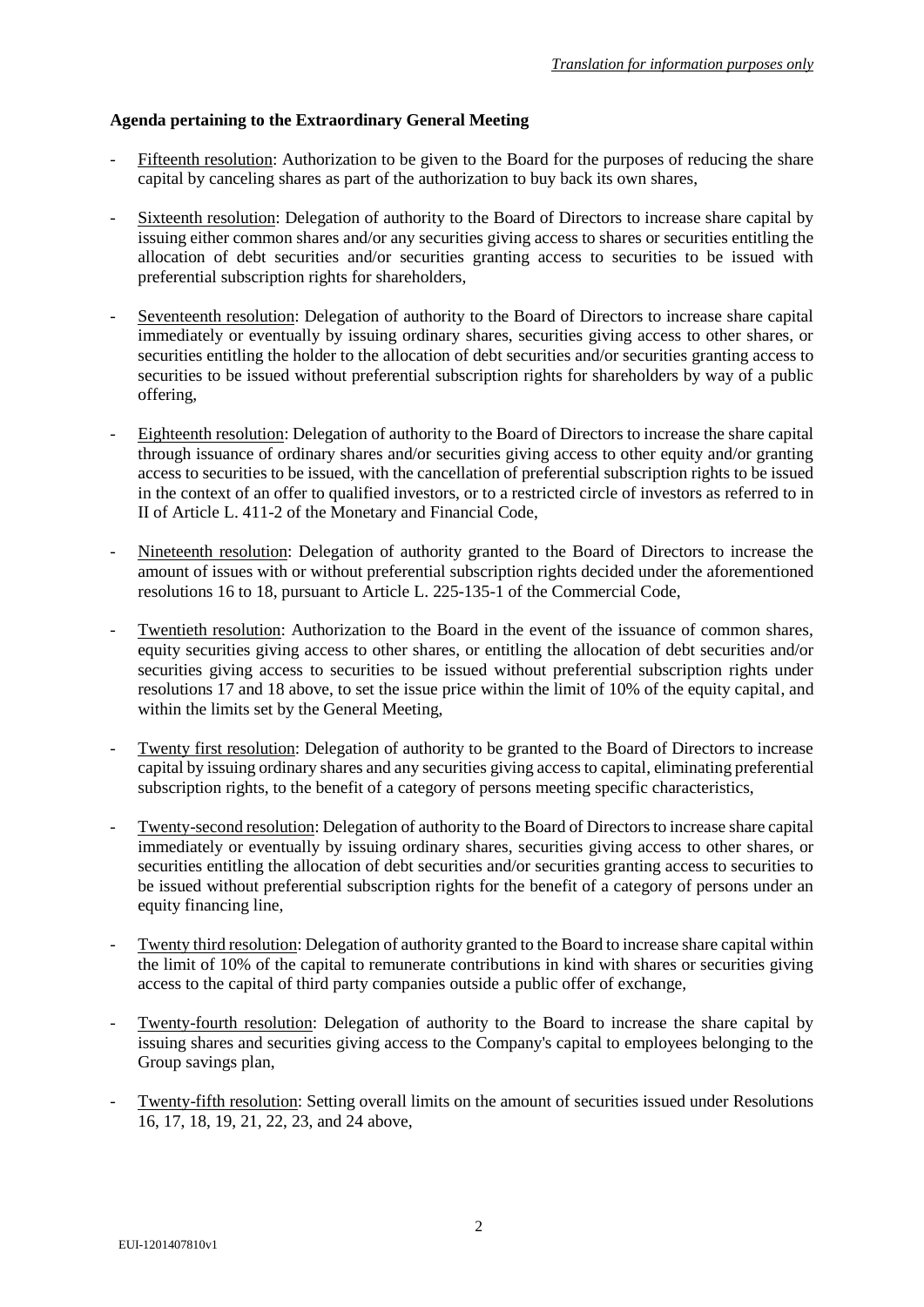- Twenty-sixth resolution: Authorization to be given to the Board of Directors to grant stock options or share purchase option plans for Company shares pursuant to Articles L.225-177 *et seq.* of the French Commercial Code,
- Twenty seventh resolution: Authorization to be given to the Board of Directors to award free shares, either existing or future, pursuant to Articles L.225-197-1 *et seq.* of the French Commercial Code,
- Twenty eighth resolution: Authorization to be given to the Board of Directors to award free shares, either existing or future, pursuant to Articles L.225-197-1 *et seq.* of the French Commercial Code,
- Twenty-ninth resolution: Delegation of authority to the Board of Directors to issue and allocate share warrants, without preferential subscription rights for shareholders, in favor of the following categories of people: (i) Members of the Company's Board of Directors in office on the date of the award of the warrants who are not salaried employees, senior executives of the Company, or one of its subsidiaries or (ii) people bound to the Company or one of its Subsidiaries by a service or consultant's contract.

The chairman reminded that the proxy and the postal voting forms received for the shareholders' meeting of April 26, 2017 were still valid for this meeting.

The chairman then put on the desk and made available to the members of the meeting:

- the copies of the convening letters sent to all shareholders holding registered shares for at least one month prior to the date of the convening notice,
- the copy of the meeting notice published in the BALO on March 22, 2017,
- the copy of the second convening notice published in the « Petites Affiches » and in the BALO on May 12, 2017,
- the copies and acknowledgments of receipt of the convening letters sent to the statutory auditors,
- the copies and acknowledgments of receipt of the convening letters sent to the representatives of the work council,
- the attendance sheet to the meeting to which were attached the powers of the shareholders represented by proxies and the postal voting forms,
- a document stating the name and first name of the directors and the indication of the other companies in which they hold administrative, management and/or supervisory functions,
- the by-laws of the Company.

The chairman then made available the following documents to be submitted to the meeting:

- the report of the Board of Directors,
- the reports of the statutory auditors, and
- the draft resolutions presented by the Board of Directors.

Then the chairman noted that the meeting was convened in accordance with the provisions of articles R. 225-66 and following of the French commercial code and declared that the documents and information referred to in articles R. 225-81 and R. 225-83 of the said code, as well as the list of the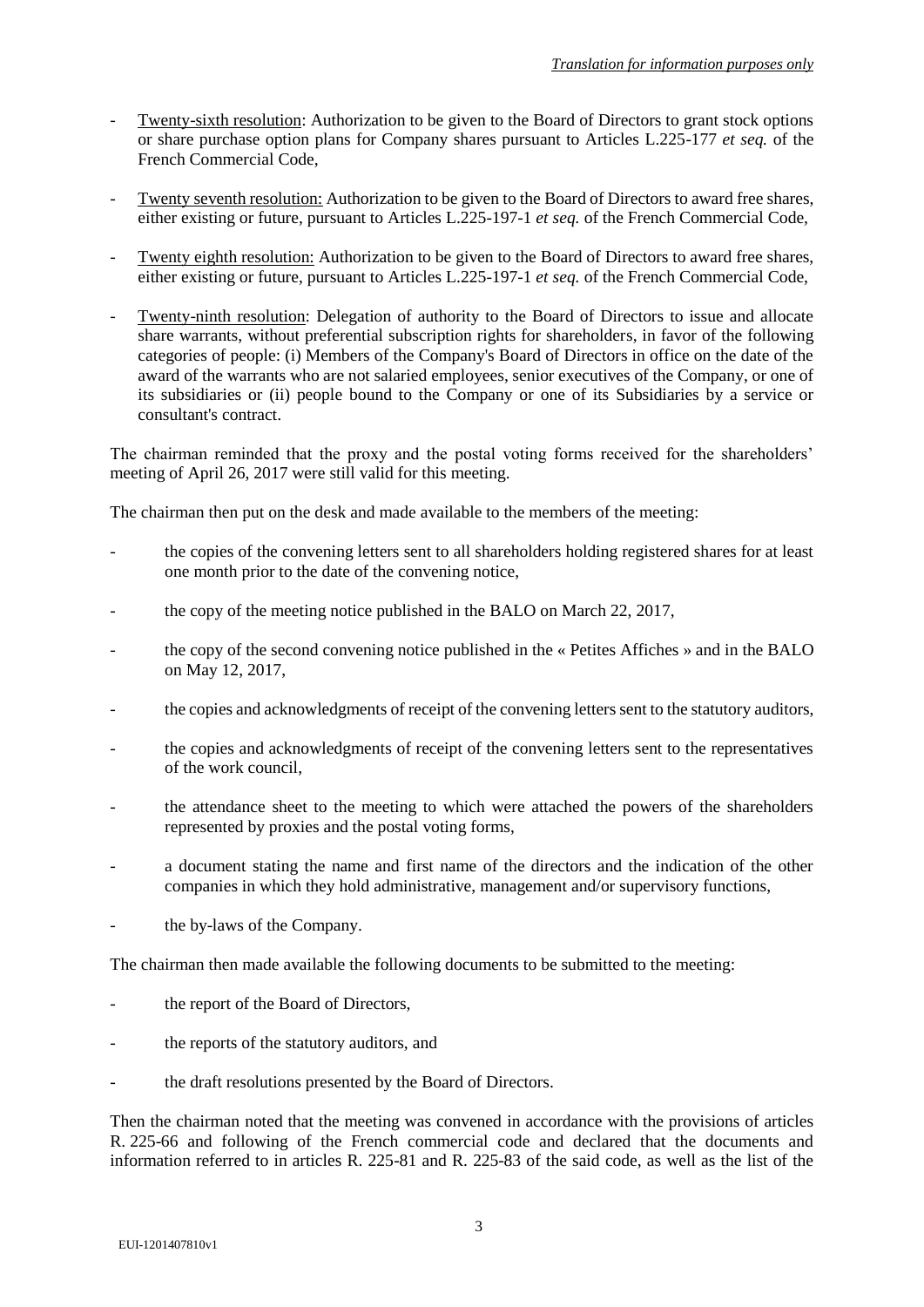shareholders, have been sent to the shareholders or made available to them at the registered office since the convening of the meeting.

The meeting acknowledged these statements.

Finally, the chairman declared the meeting opened.

The chairman declared to be at the disposal of the meeting to provide the members of the meeting with all necessary explanations or clarifications as well as to answer to any observations they may deem useful to present.

The statutory auditors reports were read.

No one requesting to speak, the chairman, after having reminded that the resolutions of the agenda pertaining to the authority of the ordinary general meeting (i.e. resolutions 1 to 14) have been adopted on April 26, 2017, then successively put the resolutions of the agenda pertaining to the authority of the extraordinary meeting to the vote:

## **RESOLUTIONS TO BE SUBMITTED TO THE EXTRAORDINARY GENERAL MEETING**

### **Fifteenth resolution**

*Authorization given to the Board to reduce the share capital by cancelling treasury shares*

The General Meeting, ruling under the quorum and majority required for extraordinary general meetings,

Having reviewed the Board of Directors' report and the Statutory Auditors' report, Subject to the approval of the fourteenth resolution concerning the share buyback program:

Authorizes the Board of Directors, in accordance with Article L. 225-209 of the French Commercial Code, for a period of eighteen months as of the date of this General Meeting, to cancel, on one or more occasions, up to a maximum limit of 10% of the share capital per twenty-four month period, all or part of the shares acquired by the Company and to proceed, in due proportion, to reduce the share capital. It being understood that this limit applies to an amount of the share capital that will, if necessary, be adjusted to take into account transactions that would affect it subsequent to the date of this General Meeting;

Decides that any excess of the purchase price of the shares over their nominal value will be charged to premiums on shares, mergers or contributions items, or any available reserve item, including the legal reserve, providing this does not fall below 10% of the Company's share capital after the reduction in capital is performed;

Gives full powers to the Board of Directors with the ability to subdelegate under the terms stipulated by law to reduce the capital by Cancelling shares, to decide the final amount of the reduction in capital, set its terms and conditions, and to record its performance, to charge the difference between the net book value of the cancelled shares and their nominal value to all available reserve and premium items, and in general to perform all actions, formalities and declarations to make the said reductions in capital performed under this authorization permanent and to modify the Company's bylaws accordingly.

Decides that this authorization cannot be used during periods of a public offering of the Company's shares.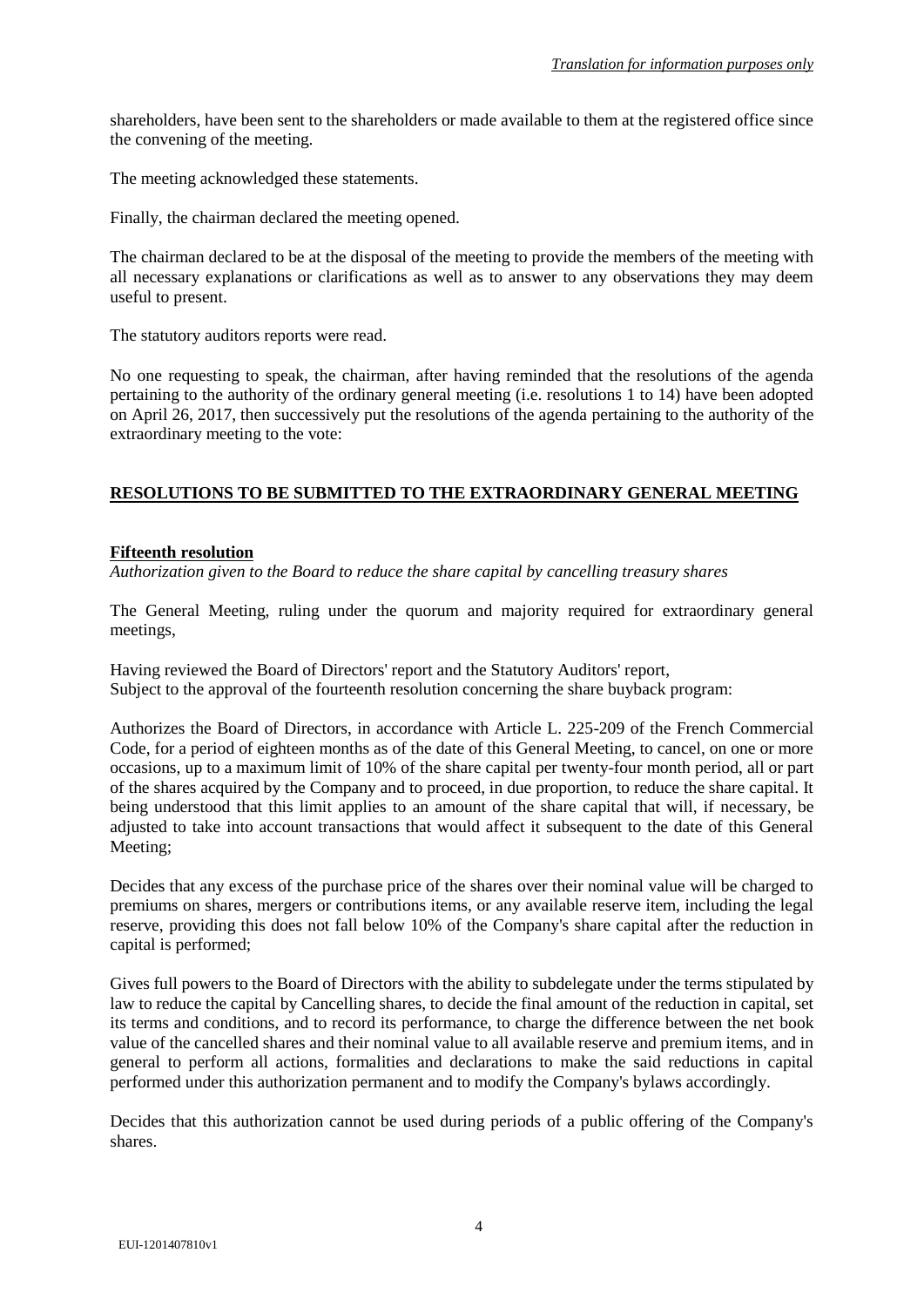This authorization is granted for a period of eighteen (18) months as of the date of this General Meeting and terminates any previous authorization having the same purpose.

This resolution collecting 10.153.446 votes for, i.e. 95,04 % of the expressed votes, is adopted.

# **Sixteenth resolution**

*Delegation of authority to the Board of Directors in order to increase the capital immediately or in the future through the issuance of common shares and/or any securities corresponding to equity interests granting access to the Company's capital, or granting the right to the allocation of debt securities, and/or securities granting access to equity to be issued, with preferential subscription rights to be preserved for shareholders, within the limit of €5,880,425 of total nominal value.*

The General Meeting, ruling under the quorum and majority required for extraordinary general meetings, and recognizing that the capital is fully paid up,

Having reviewed the Board of Directors' report and the Statutory Auditors' report,

In accordance with the provisions of Articles L. 225-129-2, L. 225-129-4, L. 225-134, L. 228-92, and L. 228-93 of the French Commercial Code,

Delegates to the Board of Directors, with the option to delegate and subdelegate under the law, its authority to decide, in the proportions and at the times it deems appropriate, on one or more capital increases by issuing, in France or abroad, common shares of the Company or equity interests giving access to the capital of the Company, or of any company that might directly or indirectly own more than half of its capital or in which it might directly or indirectly hold more than half the capital, or any other securities giving the right to allocation of debt securities. Such securities may be issued in euros, foreign currencies or in any monetary unit established by reference to several currencies at the discretion of the Board, and for which payment may be made in cash, including by compensation of debts;

Decides that the maximum nominal amount of capital increases likely to be made immediately and/or in the future under this resolution is €5,880,425 (or the exchange value of this amount on an issue in another currency) that represents [...] shares, i.e. around 50% of the capital on December 31, 2016 with the specifications that :

- The maximum nominal amount of the capital increase that can be performed immediately or in the future under this delegation will be deducted from the overall ceiling stipulated in the twenty-fifth resolution below;
- To these ceilings will be added if appropriate the nominal value of the shares to be issued to be kept in accordance with the law and if necessary the applicable contractual provisions, the rights of holders of securities and other rights giving access to the capital,

Decides to fix the maximum nominal amount of the debt securities that can be issued under this delegation at the sum of  $\epsilon$ 80,000,000 (or the exchange value of this amount on an issue in another currency) with the specifications that:

- This maximum will be increased, if necessary, by any redemption premium in excess of the par value,
- This amount will be deducted from the overall maximum referred to in the twenty-fifth resolution hereinbelow,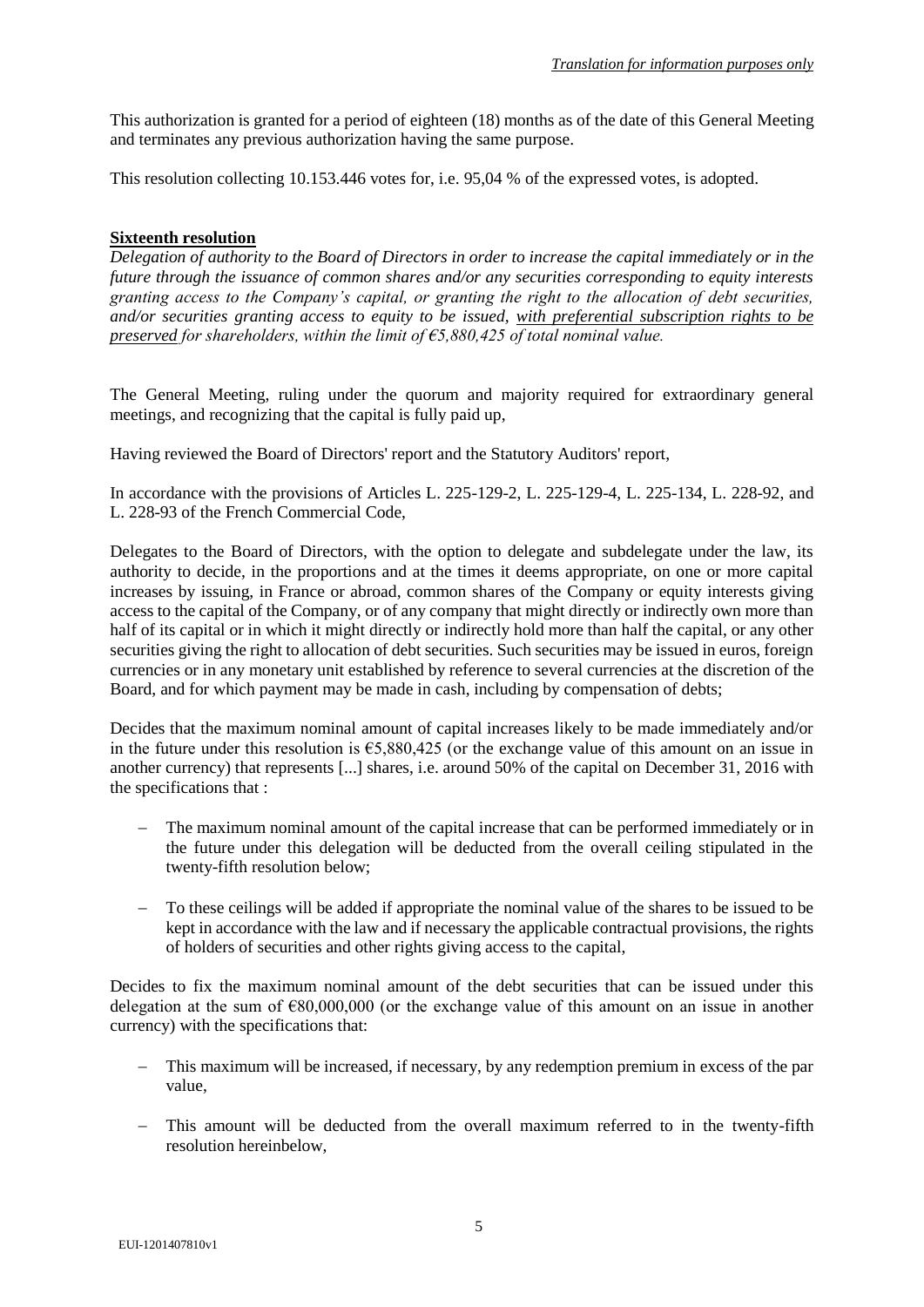This limit does not apply to debt securities referred to in Articles L. 228-40, L. 228-36 and L. 228-92-A paragraph 3 of the French Commercial Code whose issue is decided or authorized by the Board of Directors as provided by Article L. 228-40 of the French Commercial Code, or in other cases, under the conditions determined by the Company pursuant to Article L. 228-36- A of the French Commercial Code,

Decides that the shareholders may exercise, in accordance with the legal and regulatory provisions in force, their preferential subscription rights for common shares and other securities issued pursuant to this resolution;

Decides that the Board of Directors may grant shareholders excess subscription rights that shall be exercised in proportion to their rights and within the limits of their demands;

Decides that if the subscriptions for irreducible shares and, where applicable, subscriptions for reducible shares, have not absorbed the entire issue, the Board of Directors may exercise one and/or both of the following options in the order it considers appropriate:

- Limit the issue to the amount of subscriptions received, provided that this amount reaches at least three quarters of the original amount of the issue in question as determined by the Board of Directors ,
- Freely allocate all or part of the unsubscribed irreducible shares and, where applicable, on a reducible share basis,
- Offer all or part of the unsubscribed shares to the public;

Decides that the issuance of warrants for the Company shares may be made by cash subscription, but also by free allocation to holders of existing shares;

Decides that in the case of awarding warrants for subscription of shares, the Board shall have the power to decide that the allocation rights on fractional shares shall not be negotiable and that the corresponding shares shall be sold;

Acknowledges, as necessary, that this delegation automatically entails the express waiver by the shareholders of their preferential subscription rights to the shares to which these securities would be entitled, for the benefit of shareholders, if any, issued under this authorization,

Decides that the Board of Directors shall have full powers to implement this delegation under the conditions laid down by the laws and the bylaws, namely for the purpose of determining the dates, conditions, and the terms of any issue as well as the form and characteristics of the shares or securities giving access to capital or to the debt securities to be issued, with or without a premium, without this list being exhaustive. In particular, it will set the amounts to be issued, the possible retroactive issue date of the shares or securities giving access to capital or to the debt securities to be issued, their method of payment and, where applicable, the duration and the price of the securities or the terms of exchange, conversion, redemption, or awarding of shares or securities - in any manner - giving access to capital within the limits provided for in this resolution;

Decides that the Board of Directors shall have all powers, including the option to delegate and subdelegate, in order to implement this authorization and carry out the aforementioned issues on one or more occasions, in the proportions and at the times it deems opportune, and, as appropriate, to postpone them, as well as to enter into all types of agreements to ensure the successful completion of the proposed issues, to record the completion thereof and proceed to amend the bylaws, and more generally: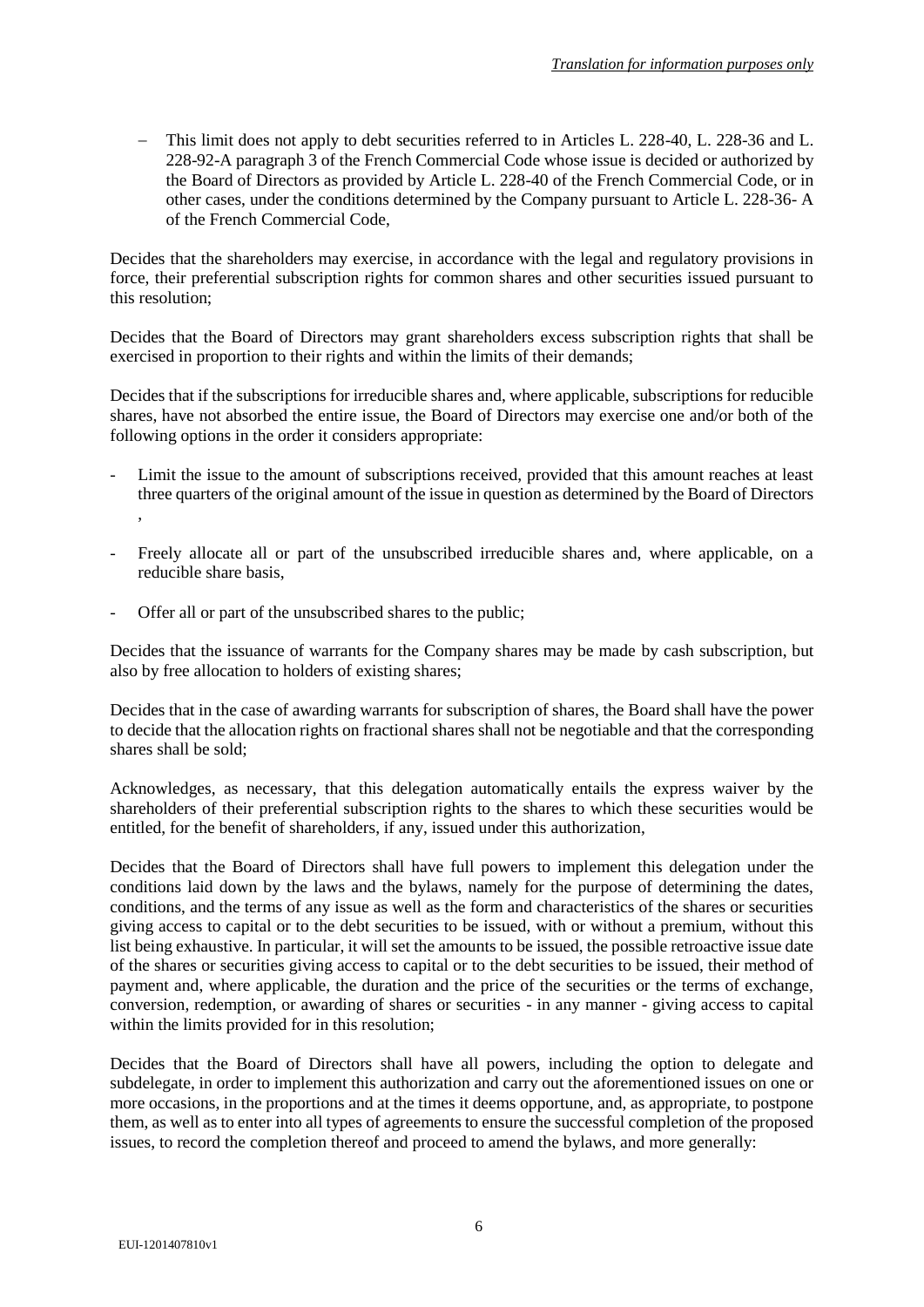- Determine, within the legal requirements, how the conditions for future access to share capital may be arranged;
- Suspend, if necessary, the exercise of the rights attached to these securities for a maximum period of three (3) months;
- Make any charges to the premiums and, in particular, those of the costs incurred in carrying out the issue;
- To subsequently ensure the preservation of the rights of the holders of the securities giving future access to the Company's share capital, issued pursuant to this delegation and in compliance with the legal and regulatory requirements and, where appropriate, the applicable contractual provisions;
- Take all measures and carry out all required formalities to list the securities thus issued on the Alternext market of Euronext Paris and any other market on which the shares of the Company may be listed,

Decide that this delegation cannot be used during periods of a public offering of the Company's shares.

Acknowledges that, in the event the Board of Directors uses the authorization granted to it under this resolution, it shall report on it at the next ordinary General Meeting in accordance with the laws and regulations,

Decides that this authorization is granted for a period of twenty-six (26) months from the date of this General Meeting and terminates any previous authorization having the same purpose.

This resolution collecting 10.428.138 votes for, i.e. 97,61 % of the expressed votes, is adopted.

# **Seventeenth resolution**

*Delegation of authority to the Board of Directors in order to increase the capital immediately or in the future through the issuance of common shares, equity interests granting access to the Company's capital, or granting the right to the allocation of debt securities, and/or securities granting access to equity interests to be issued, without preferential subscription rights for shareholders in the context of a public offering,*

The General Meeting, ruling under the quorum and majority required for extraordinary general meetings,

Having reviewed the Board of Directors' report and the Statutory Auditors' report,

Pursuant to Articles L. 225-129 *et seq.* of the French Commercial Code, and in particular its Articles L. 225-129 to L. 225-129-6, L. 225-135, L. 225-135-1, L. 225-136, L. 228-91 and L. 228-93,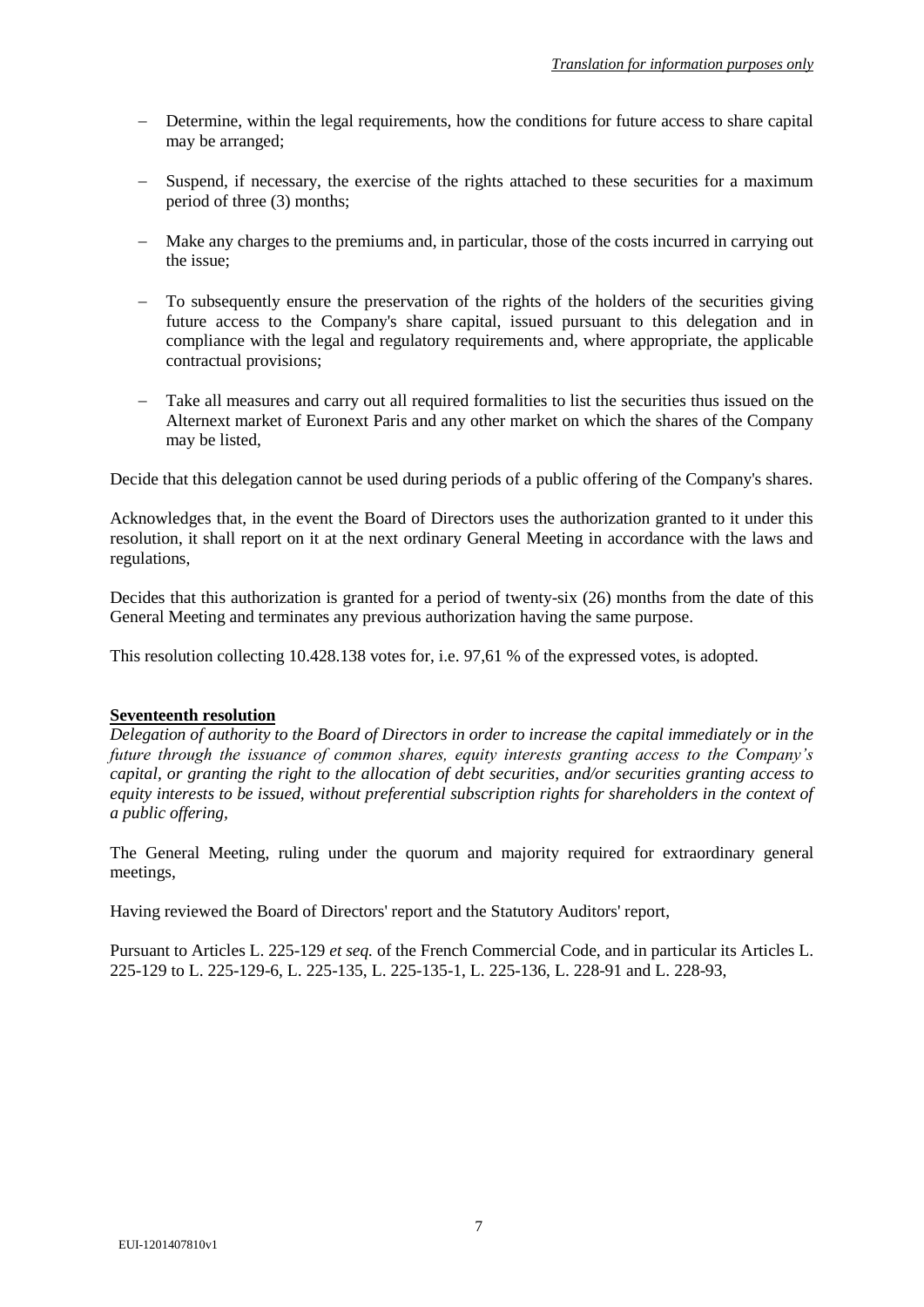Delegates to the Board of Directors, with the option to delegate and subdelegate under the law, its authority to decide on whether to issue, by a public offering in one or more installments, in the proportions and at the times it deems fit, in France or abroad, common shares of the Company or equity interests giving access to the capital of the Company, or of any company that might directly or indirectly own more than half of its capital, or in which it might directly or indirectly hold more than half the capital, or any other securities giving the right to an allocation of debt securities. Such securities may be issued in euros, foreign currencies, or in any monetary unit established by reference to several currencies at the discretion of the Board, and for which payment may be made in cash, including by compensation of debts;

Decides that the securities thus issued may consist of debt securities, be associated with the issuing of such securities or allow them to be issued as intermediate securities,

Decides to eliminate the preferential shareholder subscription rights on the common shares or securities issued under these powers,

Decides, unless the Board of Directors determines otherwise, to create a right of priority for shareholders over all or part of the issues in order to subscribe during the time frame and under the terms it will set in accordance with Article L. 225-135 of the French Commercial Code. This priority does not result in the creation of negotiable rights but may be exercised for irreducible as well as reducible shares,

Acknowledges, as necessary, that this delegation automatically entails the express waiver by the shareholders of their preferential subscription rights to which these securities would be entitled, for the benefit of shareholders, if any, issued under this authorization,

Decides to fix the maximum nominal amount of the capital increases that can be performed immediately, and/or in the future under this resolution at the sum of  $\epsilon$ 5,880,425 or the exchange value of this sum on an issue in a different currency, with the specification that:

- The maximum nominal amount of the capital increase that can be performed immediately or in the future under this delegation will be deducted from the overall ceiling stipulated in the twenty-fifth resolution below;
- To these ceilings will be added if appropriate the nominal value of the shares to be issued to be kept in accordance with the law and if necessary the applicable contractual provisions, the rights of holders of securities, and other rights giving access to the capital,

Decides to set the maximum nominal amount of debt securities that can be issued under this delegation at €80,000,000 or the exchange value of this sum on an issue a different currency with the specification that:

- This amount will be increased, if necessary, by any redemption premium in excess of the par value,
- This amount will be deducted from the overall maximum referred to in the twenty-fifth resolution hereinbelow,
- This limit does not apply to debt securities referred to in Articles L. 228-40, L. 228-36 and L. 228-92-A paragraph 3 of the French Commercial Code whose issuance is decided or authorized by the Board of Directors as provided by Article L. 228-40 of the French Commercial Code, or in other cases, under the conditions determined by the Company pursuant to Article L. 228-36- A of the Commercial Code,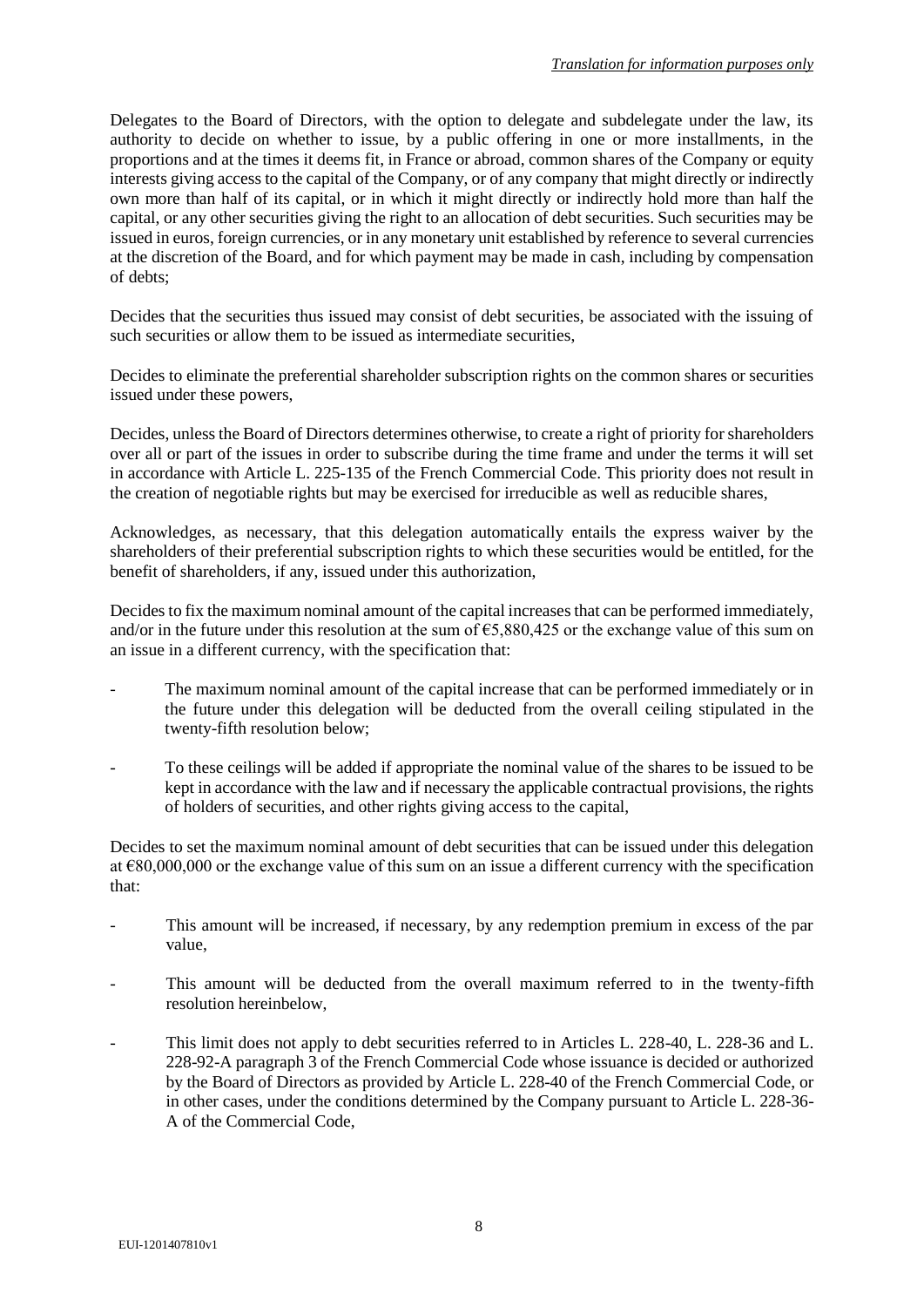Decides that if all shares issued at a time have not been subscribed, the Board of Directors may exercise one and/or both of the following options in the order it considers appropriate:

- To reduce the issue to the amount of the subscriptions, provided the latter reach at least three quarters of the initially decided issue,
- To distribute all or part of the unsubscribed securities to persons of their choice, and/or
- To offer all or part of the unsubscribed securities for public trading on the French or international market,

Decides that the issue price of the shares and securities that may be issued by virtue of this delegation, will be determined by the Board of Directors in accordance with Article L 225-136-1 and Article R. 225-119 of the French Commercial Code. For information purpose, as of the date of this General Meeting, the issue price of the shares must be equal to the average weighted price by volume for the 3 stockmarket sessions before the issue price is determined, reduced if appropriate by the legally authorized discount, which is currently 5%; it being specified that the issue price of the securities giving access to capital will be the sum received immediately by the Company increased by the sum that it is liable to receive, i.e. for each share issued as a result of the issuance of these securities, at least equal to the above mentioned minimum amount.

**Decides** that this authorization is granted for a period of twenty-six (26) months as of the date of this General Meeting and terminates any previous authorization having the same purpose.

Decides that the Board shall have all powers under the conditions stipulated by law and the articles of incorporation, including the authority to subdelegate these powers, and to use these them for the purpose of:

- Determining the dates, terms and conditions of any issue, as well as the form and the characteristics of the shares or securities giving access to the share capital to be issued with or without an issue premium,
- Determining the amounts to be issued, the possible retroactive date of dividend rights of the shares or securities giving access to the capital to be issued, their method of payment and, where applicable, the procedures for exercising the rights to exchange, convert, redeem or award, in any manner, capital securities giving access to capital,
- Making any necessary adjustments pursuant to statutory or regulatory provisions and, where applicable, contractual provisions to protect the rights of the holders of securities giving access to the capital of the Company, and
- Suspending, if necessary, the exercise of the rights attached to these securities for a maximum period of three months.

Decides that the Board may:

- At its sole discretion and as it deems appropriate, charge the costs, duties and fees incurred by the capital increases carried out under the powers referred to in this resolution, to the amount of the premiums related to these transactions, and deduct from these premiums the sums necessary to bring the legal reserve to one tenth of the new capital after each transaction,
- Take all necessary decisions for the admission of the securities thus issued for trading on the regulated market of Euronext Paris and, in general,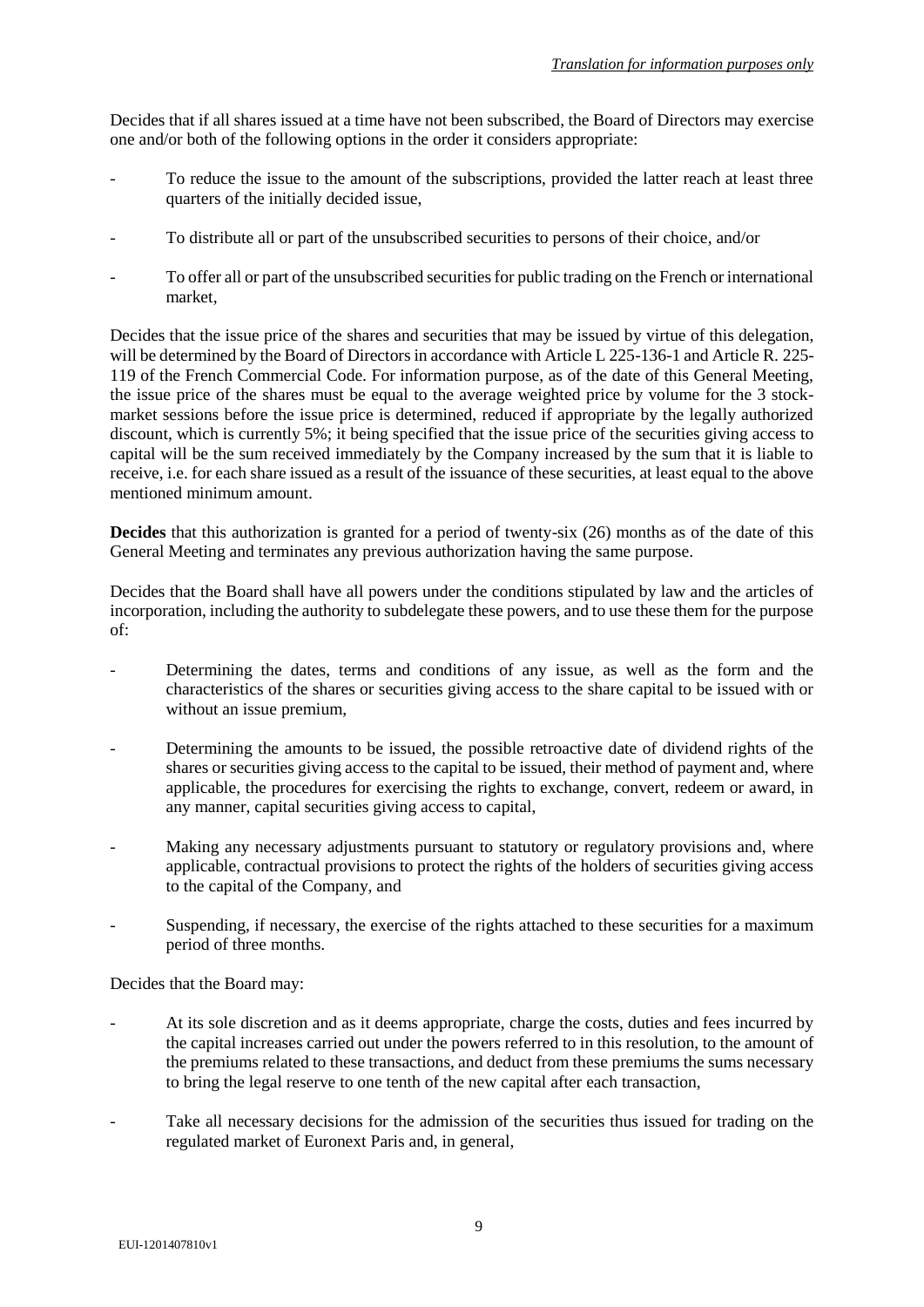Take all actions, make the commitments and complete the formalities required to successfully carry out the proposed issue and make the resulting capital increase permanent, and amend the articles of incorporation accordingly,

Decide that this delegation cannot be used during periods of a public offering of the Company's shares.

This resolution collecting 8.922.568 votes for, i.e. 83,52 % of the expressed votes, is adopted.

## **Eighteenth resolution**

*Delegation of authority to the Board of Directors to increase the capital immediately or in the future through the issuance of common shares and/or any securities corresponding to equity interests granting access to the Company's capital or granting the right to the allocation of debt securities and/or securities giving access to equity interests to be issued, without preferential shareholder subscription rights in the context of an offer benefiting qualified investors or a restricted group of investors as described in paragraph II of Article L. 411-2 of the Monetary and Financial Code.*

The General Meeting, ruling under the quorum and majority required for extraordinary general meetings,

Having reviewed the Board of Directors' report and the Statutory Auditors' report,

Pursuant to the provisions of Articles L. 225-129 *et seq.* of the French Commercial Code, and in particular its Articles L. 225-129-2, L. 225-135, L. 225-135-1, L. 225-136, L. 228-91 and L. 228-93,

Delegates to the Board of Directors, with the option to delegate and subdelegate under the law, its authority to decide on whether to issue, in one or more installments, in the proportions and at the times it deems fit, in France or abroad, common shares of the Company or equity interests giving access to the capital of the Company, or of any company that might directly or indirectly own more than half of its capital or in which it might directly or indirectly hold more than half the capital, or any other securities giving the right to an allocation of debt securities. Such securities may be issued in euros, foreign currencies or in any monetary unit established by reference to several currencies at the discretion of the Board, and for which payment may be made in cash, including by compensation of debts, in the context of an offer benefiting qualified investors or a restricted group of investors as described in paragraph II of Article L. 411-2 of the French Monetary and Financial Code;

Decides that the securities thus issued may consist of debt securities, be associated with the issuance of such securities or allow them to be issued as intermediate securities,

Decides to eliminate the preferential shareholder subscription rights on the common shares or securities issued under these powers,

Notes, as required, that these powers automatically entail the express waiver by the shareholders of their preferential subscription rights to the shares that these securities would entitled them to, in favor of the holders of the securities issued, if any,

Decides that the maximum nominal amount of the share capital increases that may be realized immediately or in the future under these powers may not exceed  $\epsilon$ 2,352,170 - representing 9,408,680 shares, i.e. 20% of the share capital as of December 31, 2016, or its exchange value if issued foreign currency, nor exceed in any case the limits established by the regulations applicable on the date of the issuance. The additional value of the shares to be issued in order to preserve the rights of the holders of securities and other rights giving access to shares, in accordance with the law and, as the case may be, the applicable contractual provisions, will be added to this maximum amount.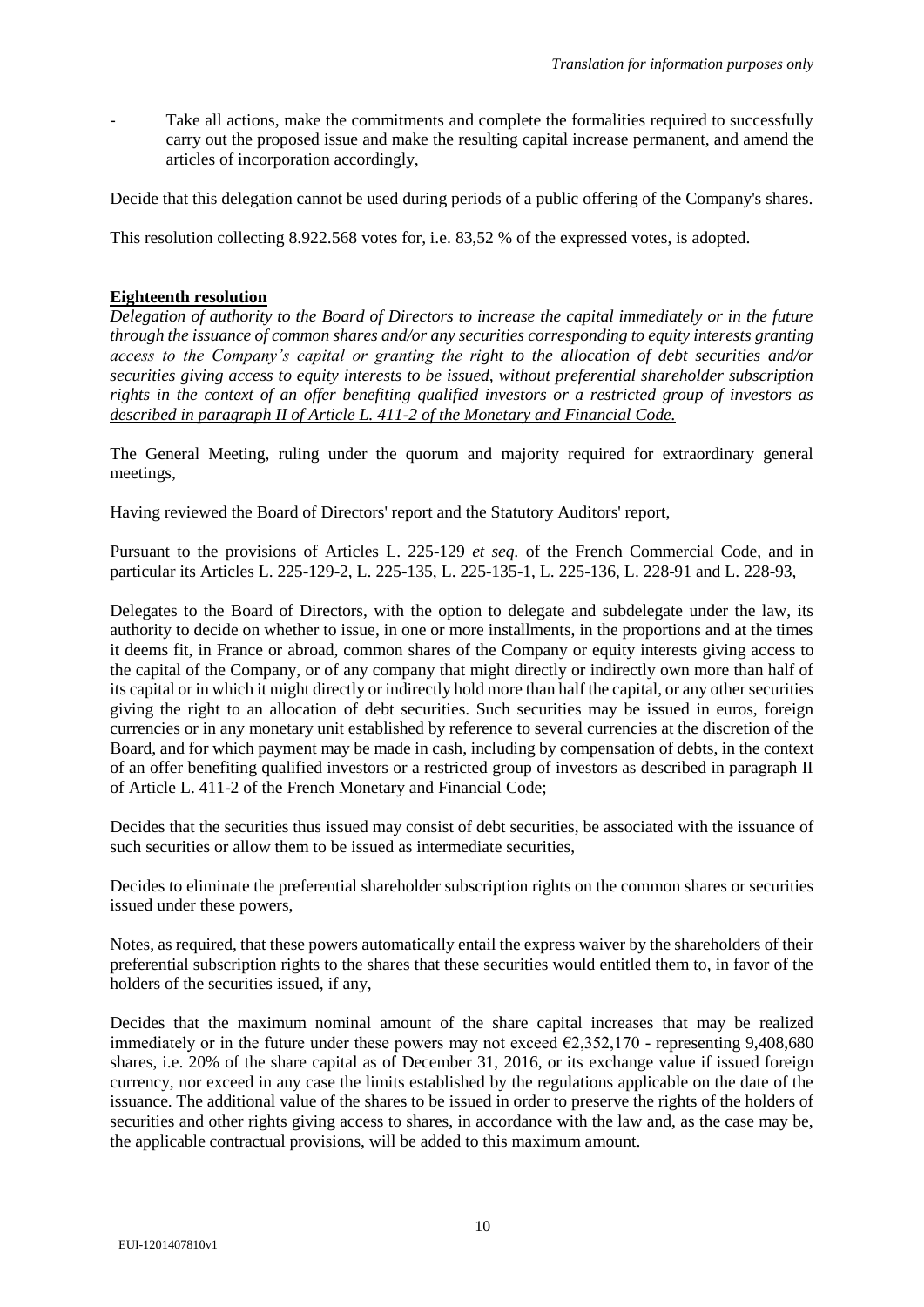Resolves moreover, that the nominal amount of any share capital increase likely to be made shall be deducted from the overall maximum referred to in the twenty-fifth resolution hereinbelow,

Decides to set the maximum nominal amount of debt securities that can be issued under this delegation at €40,000,000 or the exchange value of this sum if issued in a different currency, with the specifications that:

- This amount will be increased, if necessary, by any redemption premium in excess of the par value,
- This amount will be deducted from the overall maximum referred to in the twenty-fifth resolution hereinbelow,
	- This limit does not apply to debt securities referred to in Articles L. 228-40, L. 228-36, and L. 228-92-A paragraph 3 of the French Commercial Code whose issuance is decided or authorized by the Board of Directors as provided by Article L. 228-40 of the French Commercial Code, or in other cases, under the conditions determined by the Company pursuant to Article L. 228-36- A of the French Commercial Code,

Decides that if not all shares issued at a time have been subscribed, the Board of Directors may exercise one and/or both of the following options in the order it considers appropriate:

- To reduce the issue to the amount of the subscriptions, provided the latter reaches at least three quarters of the initially decided issue,
- To distribute all or part of the unsubscribed securities to persons of their choice,

Decides that the issue price of the shares and securities that may be issued by virtue of this delegation will be determined by the Board of Directors, in accordance with Article L 225-136-1 and Article R.225-119 of the French Commercial Code - for information purpose, as of the date of this General Meeting, the issue price of the shares must be equal to the average weighted price by volume for the 3 stockmarket sessions before the issue price is determined, reduced if appropriate by the legally authorized discount, which is currently 5%, it being specified that the issue price of the securities giving access to capital will be the sum received immediately by the Company increased by the sum that it is liable to receive, i.e. for each share issued as a result of the issuance of these securities, at least equal to the above mentioned minimum amount.

**Decides** that this authorization is granted for a period of twenty-six (26) months as of the date of this General Meeting and terminates any previous authorization having the same purpose.

Decides that the Board shall have all powers under the conditions stipulated by law and the Articles of incorporation, including the authority to subdelegate these powers as provided by law, to use these powers for the purpose of:

- Setting the dates, terms and conditions of any issue, as well as the form and the characteristics of the shares or securities giving access to the share capital to be issued with or without an issue premium,
- Setting the amounts to be issued, the possible retroactive date of dividend rights of the shares or securities giving access to the capital to be issued, their method of payment and, where applicable, the procedures for exercising the rights to exchange, convert, redeem or award, in any manner, capital securities giving access to capital,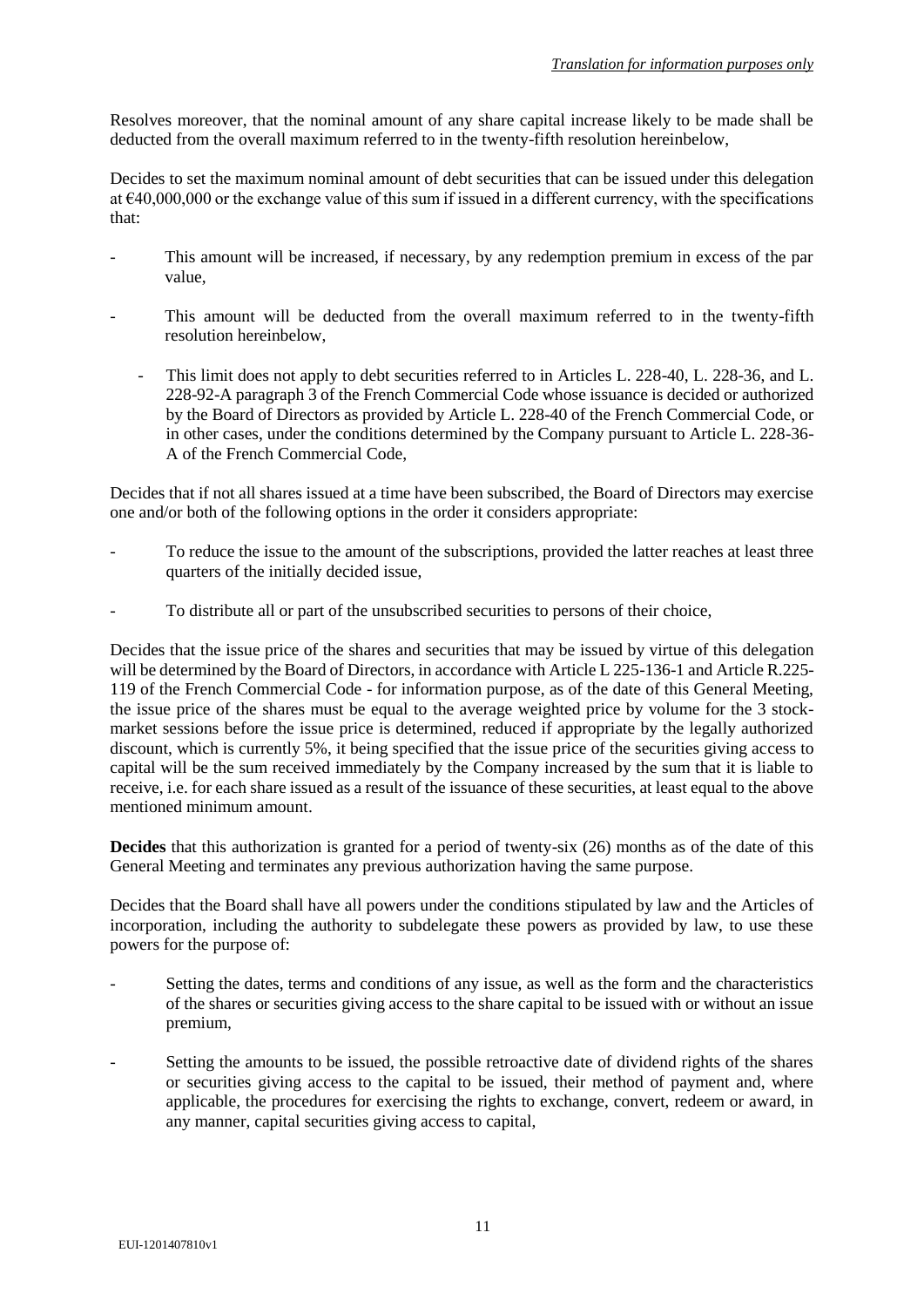- Making any necessary adjustments pursuant to statutory or regulatory provisions and, where applicable, contractual provisions to protect the rights of the holders of securities giving access to the capital of the Company, and
- Suspending, if necessary, the exercise of the rights attached to these securities for a maximum period of three months,

Decides that the Board may:

- At its sole discretion and as it deems appropriate, charge the costs, duties, and fees incurred by the capital increases carried out under the powers referred to in this resolution, to the amount of the premiums related to these transactions, and deduct from these premiums the sums necessary to bring the legal reserve to one tenth of the new capital after each transaction,
- Take all necessary decisions for the admission of the securities thus issued for trading on the regulated market of Euronext Paris and, in general,
- Take the actions, make the commitments, and complete the formalities required to successfully carry out the proposed issue and make the resulting capital increase permanent, and amend the articles of incorporation accordingly,

Decides that this delegation cannot be used during periods of a public offering of the Company's shares.

Observes that these powers do not have the same purpose as the seventeenth resolution of this General Meeting, as they do not constitute a general delegation of authority relating to capital increases without preferential subscription rights, but rather a delegation of powers relating to the capital increase through the issue without preferential subscription rights via an offering as described in Article L. 411-2 II of the French Monetary and Financial Code, and notes, accordingly that this delegation does not do away with the effect of the seventeenth resolution of this General Meeting, whose validity and duration are not affected by this delegation.

This resolution collecting 9.557.844 votes for, i.e 89,46 % of the expressed votes, is adopted.

### **Nineteenth resolution**

*Delegation of authority granted to the Board of Directors for the purpose of increasing the amount of the issues with or without preferential subscription rights that would be decided under the sixteenth to eighteenth resolutions hereinabove*

The General Meeting, ruling under the quorum and majority required for extraordinary general meetings,

Having reviewed the Board of Directors' report and the Statutory Auditors' report,

In accordance with the provisions of Articles L. 225-129, L. 225-129-2, L. 225-135-1, L. 228-91, L.228- 92 and L. 228-93 of the French Commercial Code,

**Delegates** to the Board of Directors its authority for the purpose of increasing the amount of issues with preferential subscription rights to be decided under the sixteenth to eighteenth resolutions hereinabove, in the conditions set out in Article L. 225-135-1 of the French Commercial Code (currently within 30 days of the close of the subscription period and up to a maximum of 15% of the initial issue), the said shares granting the same rights as existing shares subject to their vesting date,

Decides that the nominal amount of the capital increases decided under this resolution shall be deducted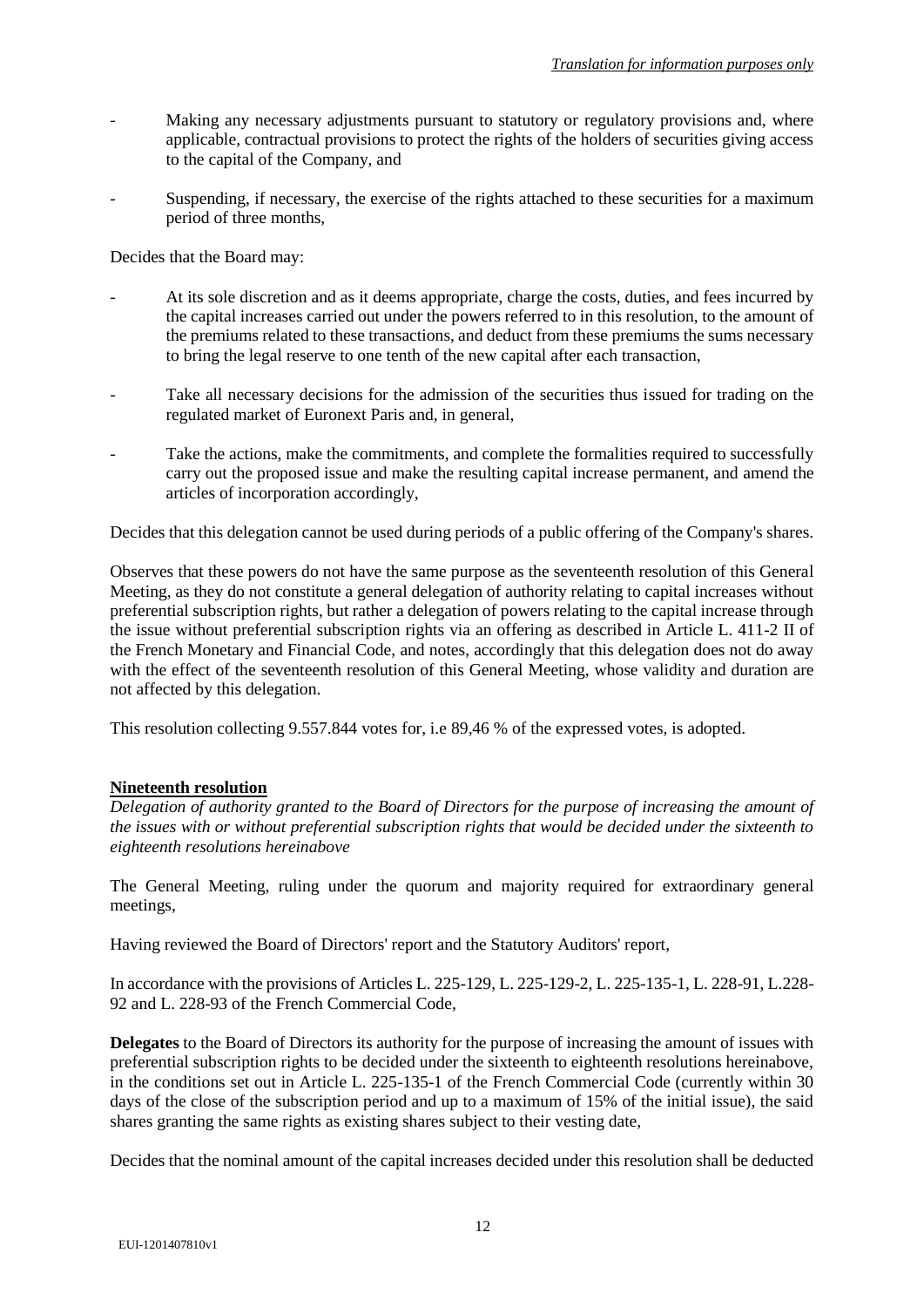from the overall ceiling referred to in the twenty-fifth resolution hereinafter, an amount to which, where applicable, the additional amount of the shares or securities that may be issued in addition, will be added, in order to preserve the rights of holders of securities and other rights giving access to capital, in accordance with the law and if necessary the applicable contractual provisions.

Acknowledges that, in the event the Board of Directors uses the authorization granted to it under this resolution, it shall report on it at the next ordinary General Meeting in accordance with the laws and regulations,

Decides that this delegation cannot be used during periods of a public offering of the Company's shares.

Decides that this delegation of authority is granted for a period of twenty-six (26) months as of the date of this General Meeting.

This resolution collecting 9.633.287 votes for, i.e. 90,17 % % of the expressed votes, is adopted.

# **Twentieth resolution**

*Authorization granted to the Board in the event of an issuance of common shares, of equity interests giving access to other shares or entitling the allocation of debt securities and/or securities providing access to capital securities to be issued, without preferential subscription rights of shareholders, to set the issue price within the limit of 10% of the share capital and within the limits provided by the General Meeting.*

The General Meeting, ruling under the quorum and majority required for extraordinary general meetings,

Having reviewed the Board of Directors' report and the Statutory Auditors' report,

In accordance with the provisions of Article L. 225-136 of the French Commercial Code,

Authorizes the Board with the power to subdelegate, for a period of twenty-six (26) months from the date of this General Meeting, for each share and/or security issue decided under the powers granted by the seventeenth and eighteenth resolutions hereinabove, and within the limit of 10% of the company's capital (as exists on the date of the transaction) by twelve-month (12 mo) periods, to derogate from the conditions for fixing the price stipulated by the above resolutions and to fix the issue price of common shares, equity interests giving access to the Company's capital or granting the right to the allocation of debt securities, and/or securities giving access to equity interests to be issued, in accordance with the following conditions :

- The issue price for common shares will be at least equal to the average weighted price by volume for the 3 stock-market sessions before the issue price is determined, possibly reduced by a maximum discount of 20%. It is reiterated that it can never be less than the par value of a Company share on the issuance date of the shares concerned. It is specified that on an issue of securities giving access to the Company's capital, the issue price of the shares liable to result from their exercise, conversion, or exchange can, if necessary, be determined at the discretion of the Board of Directors, by reference to a calculation formula defined by it and applicable after the issuance of the said securities (for example when they are exercised, converted or exchanged). In this case, the above mentioned maximum discount can be evaluated if the Board considers it opportune, on the date the said formula is applied (and not on the date the issue price is determined) and
- The issue price of the securities giving access to capital will be such that the amount immediately received by the Company, plus, if applicable, the amount likely to be received by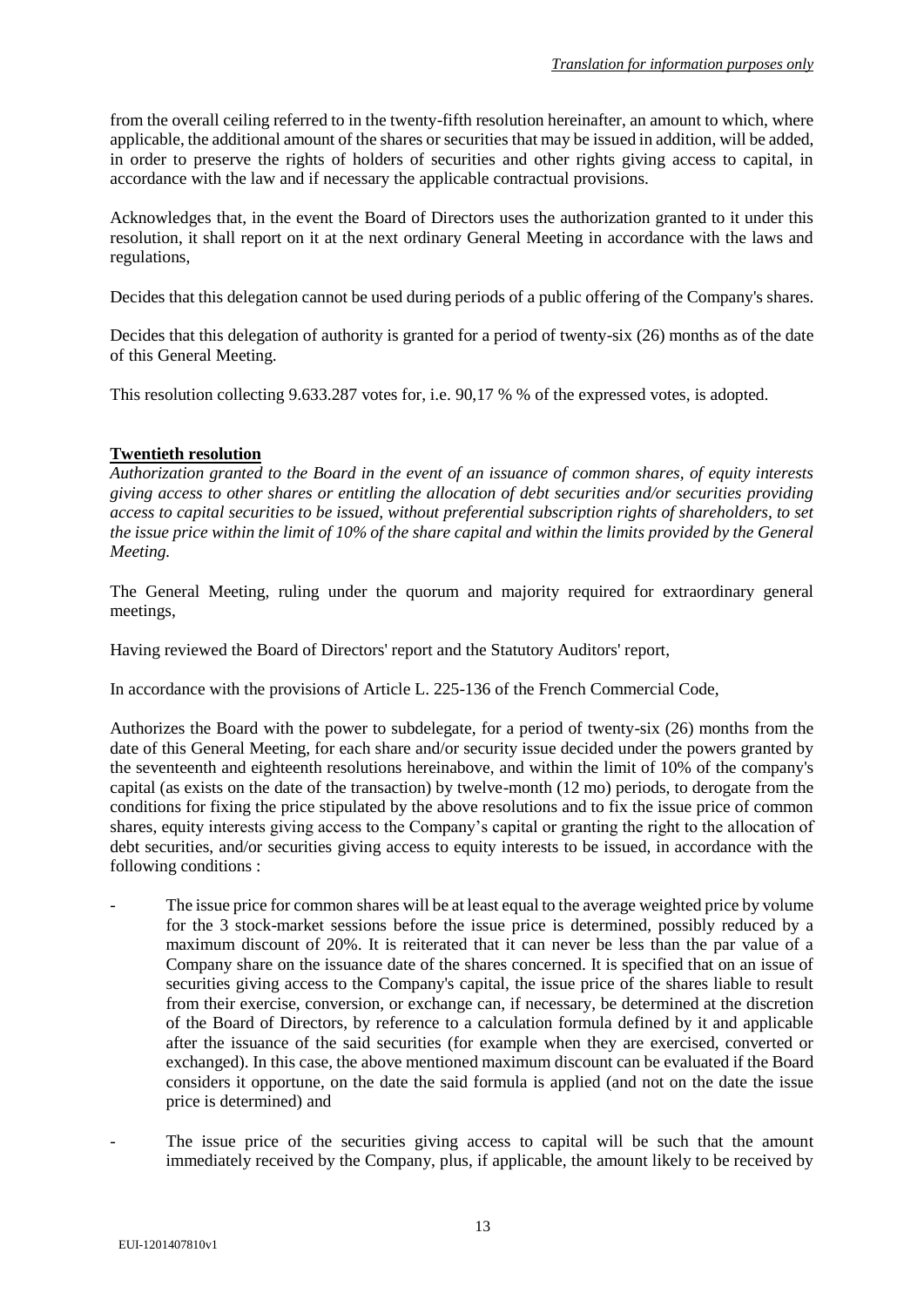it in the future is, for each share issued as a result of the issuance of these securities, at least equal to the issue price defined in the preceding paragraph,

Decides that the Board shall have full powers to implement this resolution under the terms provided by the resolution under which the issue is decided,

Notes that this authorization supersedes any previous authorization having the same purpose.

This resolution collecting 9.229.373 votes for, i.e. 86,39 % of the expressed votes, is adopted.

### **Twenty-first resolution**

*Delegation of authority to be granted to the Board of Directors for the purpose of increasing capital immediately or eventually by issuing common shares and any securities giving access to capital, without preferential subscription rights, to the benefit of a category of persons. The amounts stipulated in this resolution cannot be accumulated with the amounts in the resolutions above.*

The General Meeting, ruling under the quorum and majority required for extraordinary general meetings,

Having reviewed the Board of Directors' report and the Statutory Auditors' special report,

Pursuant to the provisions of Articles L. 225-129 *et seq.* of the French Commercial Code, and in particular Articles L. 225-129-2, L-225-129-4, L. 225-135, L. 225-138 and L. 228-91 *et seq.* of the Commercial Code,

Delegates to the Board the power to issue by a public offering in one or more installments, in the proportions and at the times it deems fit, in France or abroad, in Euros, foreign currency, or any other monetary unit established by reference to multiple currencies, free of charge or against payment, common Company shares and any securities giving access by any means, immediately and/or in the future, to common shares, (including notably share subscription warrants or stock options),

Decides that the securities thus issued may consist of debt securities, be associated with the issuing of such securities, or allow them to be issued as intermediate securities,

Decides to cancel the preferential subscription rights of the shareholders of the Company's common shares and/or any securities and/or any other debt securities to be issued in favor of the following category of persons:

- Companies or investment funds, whether or not they are among the Company's shareholders, investing primarily or having invested over the past 24 months more than  $\epsilon$ 10 million in growth companies i.e. "small caps" or "mid caps" whose capitalization when listed does not exceed  $\epsilon_1$ billion euros, including, without limitation, investment funds or venture capital firms, including FPCI [private equity professional fund], FCPI [innovation investment fund], and FIP [local investment fund]) in the health sector or biotechnology, and participating in the capital increase for a unit amount of investment exceeding  $\epsilon$ 100,000 (including issuance premium), subject to a maximum of 25 subscribers, it being specified that the investment funds or venture capital companies, including in particular any FPCI, FCPI and FIP, managed (including by delegation) or advised by the same management company or by management companies of which one controls the other or that are controlled by the same third person—the term "control" having the meaning of Article L . I 233-3 of the French Commercial Code—will be considered as a single subscriber.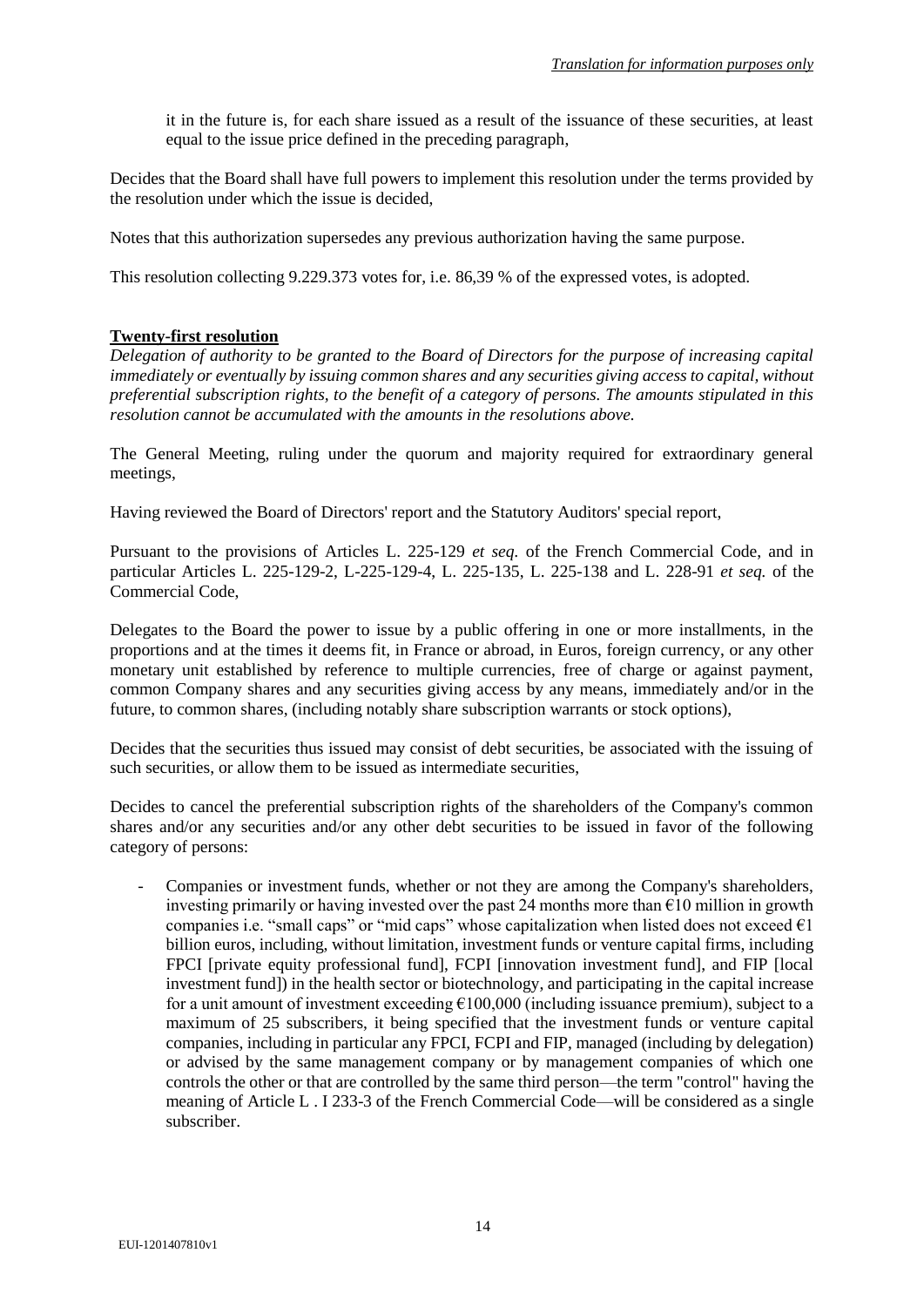- Industrial companies active in healthcare or biotechnology companies acquiring a stake in the Company's capital after concluding a commercial agreement or a partnership with the Company, for a unit investment amount of more than  $£100,000$  issue premium included, and limited to a maximum of 5 subscribers;

Acknowledges, as required, that these powers automatically entail the express waiver by the shareholders of their preferential subscription rights to the shares that these securities would entitled them to, in favor of the holders of the securities issued, if any,

Decides that the maximum total nominal amount of the share capital increases that may be realized immediately or in the future, under these powers may not exceed  $\epsilon$ 2,352,170, which represents 9,408,680 shares, i.e. 20 % of the share capital as of December 31 2016, or its exchange value in foreign currency, to which will be added, if necessary, the additional value of the shares to be issued in order to preserve the rights of the holders of securities and other rights giving access to shares, in accordance with the legal and regulatory provisions and, as the case may be, the applicable contractual provisions,

Resolves moreover, that the nominal amount of any share capital increase likely to be made shall be deducted from the overall maximum referred to in the twenty-fifth resolution hereinbelow,

Decides to set the maximum nominal amount of the debt securities that can be issued under this delegation at  $\epsilon$ 40,000,000 or the exchange value of this amount in another currency, with the specifications that:

- This maximum will be increased, if necessary, by any redemption premium in excess of the par value,
- This amount will be deducted from the overall maximum referred to in the twenty-fifth resolution hereinbelow,
- This limit does not apply to debt securities referred to in Articles L. 228-40, L. 228-36, and L. 228-92-A paragraph 3 of the French Commercial Code whose issuance is decided or authorized by the Board of Directors as provided by Article L. 228-40 of the French Commercial Code, or in other cases, under the conditions determined by the Company pursuant to Article L. 228-36- A of the French Commercial Code,

Decides that the issue price for shares under this delegation, will be determined by the Board of Directors and will be at least equal to the average weighted price by volume of the 3 stock-market sessions prior to the pricing, possibly reduced by a maximum discount of 25% if necessary taking their vesting date into account. It is specified that (i) in the event of the issuance of securities giving access to capital, the issue price of the shares resulting from their exercise, conversion or exchange can, if necessary, be determined at the discretion of the Board of Directors using a calculation formula defined by it and applicable after the said securities are issued (for example, when they are exercised, converted or exchanged) in which case the maximum discount stipulated above can be evaluated, if the Board considers this to be opportune, on the date the said formula is applied (and not on the date the issue price is determined), and (ii) the issue price of the securities giving access to capital that may be issued under this resolution will be the sum received immediately by the Company increased by the sum that it is liable to receive when the said securities are exercised or converted, i.e. for each share issued as a result of the issuance of these securities, at least equal to the above mentioned minimum amount.

Specifies that this authorization is granted for a period of eighteen (18) months as of the date of this General Meeting and terminates any previous authorization having the same purpose,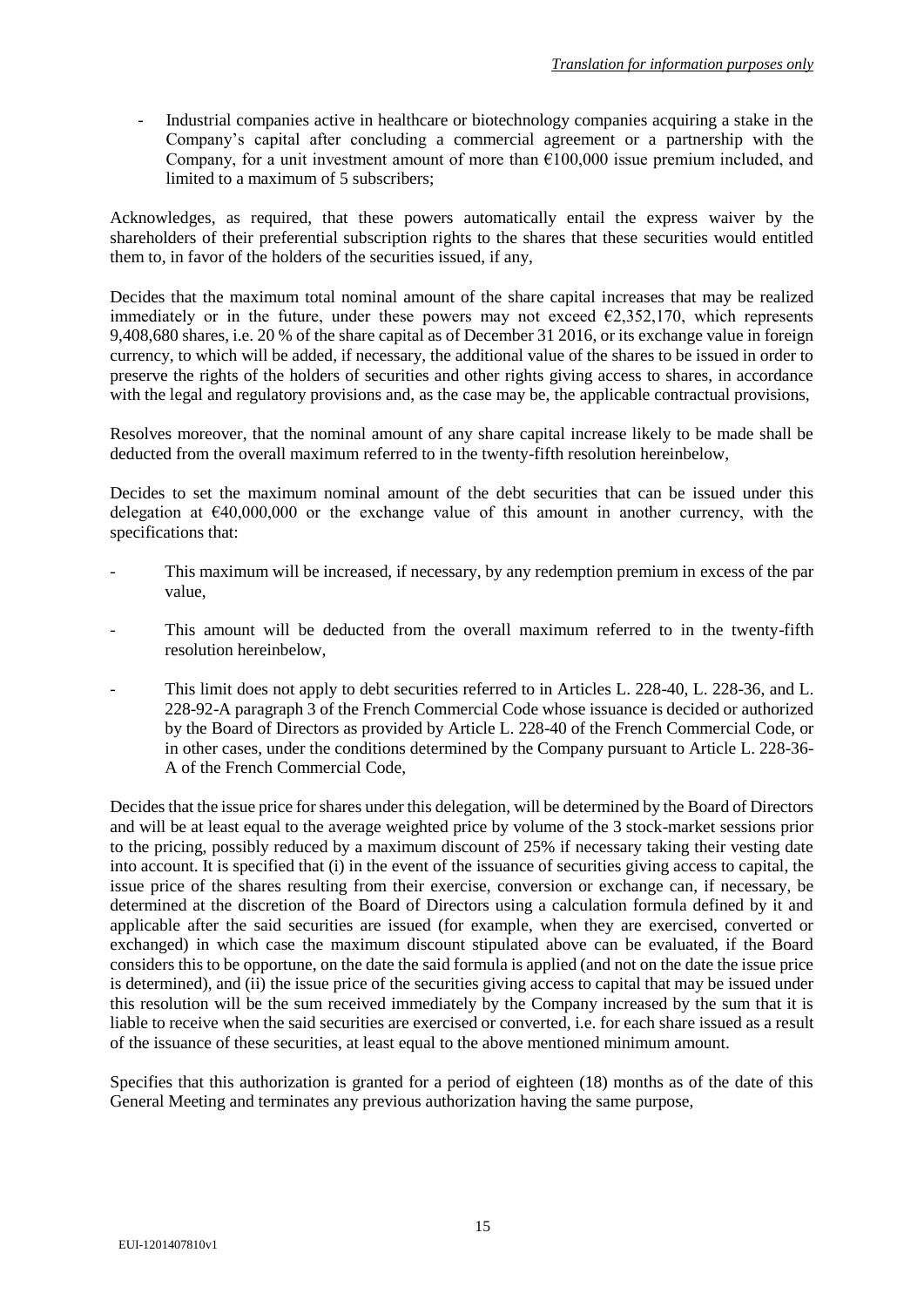Decides that the Board shall have all powers under the conditions stipulated by law and the articles of incorporation, including the authority to subdelegate these powers as provided by law, to use these powers for the purpose of:

- Deciding the amount of the capital increase, the issue price this shall be determined in accordance with the conditions for setting such price, as laid out hereinabove, and that the amount of the premium may, if necessary, be required at the time of issue;
- Setting the dates, terms and conditions of any issue, as well as the form and the characteristics of the shares or securities giving access to the share capital to be issued;
- The possible retroactive dividend date of the shares or securities giving access to capital to be issued, their method of payment;
- Defining the list of beneficiaries within the category of above mentioned persons and the number of shares to be granted to each;
- At its sole discretion and as it deems appropriate, charge the costs, duties and fees incurred by the capital increases carried out under the powers referred to in this resolution, to the amount of the premiums related to these transactions, and deduct from these premiums the sums necessary to bring the legal reserve to one tenth of the new capital after each transaction,
- Record the completion of each capital increase and make the corresponding amendments to the bylaws;
- In general, enter into any agreement, particularly to ensure the successful completion of the proposed issues of shares or securities, take any measures and carry out all formalities required for the issue, listing and financial servicing of the securities issued pursuant to this delegation of authority and exercise of the rights attached thereto;
- Take all necessary decisions for the admission of the shares and securities thus issued for trading on any market where the Company's shares are admitted for trading.

Decides that this delegation cannot be used during periods of a public offering of the Company's shares.

Notes that, in the event the Board of Directors should use the delegation of authority granted to it under this resolution, the Board of Directors will report to the next ordinary General Meeting on any use made of these authorizations granted under this resolution, in accordance with the laws and regulations.

This resolution collecting 9.508.128 votes for, i.e. 89,00 % of the expressed votes, is adopted.

### **Twenty-second resolution**

*Delegation of authority to be granted to the Board of Directors for the purpose of increasing capital by the issuance of common shares or any securities, without preferential subscription rights for shareholders to the benefit of a category of persons within the scope of an equity financing line,*

The General Meeting, ruling under the quorum and majority required for extraordinary general meetings,

Having reviewed the Board of Directors' report and the Statutory Auditors' report,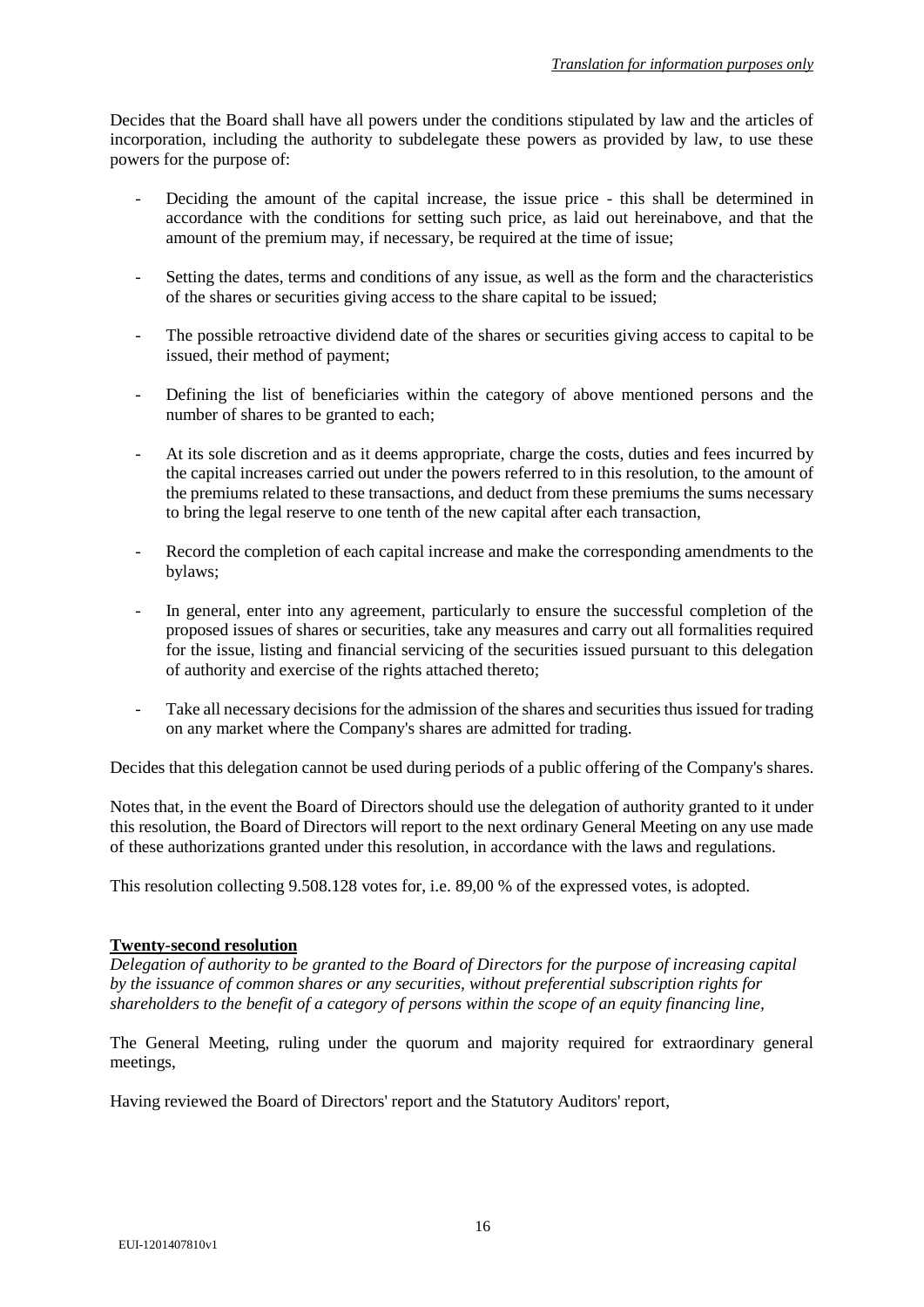Pursuant to the provisions of Articles L. 225-129 *et seq.* of the French Commercial Code, and in particular Articles L. 225-129-2, L-225-129-4, L. 225-135, L. 225-138 and L. 228-91 *et seq.* of the Commercial Code,

Delegates to the Board of Directors, with the option to delegate and subdelegate under the law, its authority to decide, in the proportions and at the times it deems appropriate, on one or more capital increases by issuing, in France or abroad, common shares of the Company or equity interests giving access to the capital of the Company, or any other securities giving the right to an allocation of debt securities. Such securities may be issued in euros, foreign currencies, or in any monetary unit established by reference to several currencies at the discretion of the Board, and for which payment may be made in cash, including by compensation of debts;

Decides that the securities thus issued may consist of debt securities, be associated with the issuing of such securities, or allow them to be issued as intermediate securities,

Decides to cancel the preferential subscription rights of the shareholders of the Company's common shares and/or any securities and/or any other debt securities to be issued in favor of the following category of persons:

Any credit establishment, any supplier of financial services, member of an investment banking syndicate, or investment fund undertaking to guarantee a capital increase or any financing liable to result in a capital increase in the future that could be performed under this delegation within the scope of setting up an equity financing line,

Acknowledges, as required, that these powers automatically entail the express waiver by the shareholders of their preferential subscription rights to the shares that these securities would entitle them to, in favor of the holders of the securities issued, if any,

Resolves that the maximum total nominal amount of the share capital increases that may be realized immediately or in the long term under these powers may not exceed  $\epsilon$ 1.176,085, or its exchange value in foreign currency, to which maximum amount will be added, where applicable, the additional value of the shares to be issued in order to preserve the rights of the holders of securities and other rights giving access to shares, in accordance with the legal and regulatory provisions and, as the case may be, the applicable contractual provisions,

Resolves moreover, that the nominal amount of any share capital increase likely to be made shall be deducted from the overall maximum referred to in the twenty-fifth resolution hereinbelow,

Decides to set the maximum nominal amount of the debt securities that can be issued under this delegation at  $\epsilon$ 20,000,000 or the exchange value of this amount on an issue in another currency, with the specifications that:

- This maximum will be increased, if necessary, by any redemption premium in excess of the par value,
- This amount will be deducted from the overall maximum referred to in the twenty-fifth resolution hereinbelow,
	- This limit does not apply to debt securities referred to in Articles L. 228-40, L. 228-36, and L. 228-92-A paragraph 3 of the French Commercial Code whose issuance is decided or authorized by the Board of Directors as provided by Article L. 228-40 of the French Commercial Code, or in other cases, under the conditions determined by the Company pursuant to Article L. 228-36- A of the French Commercial Code,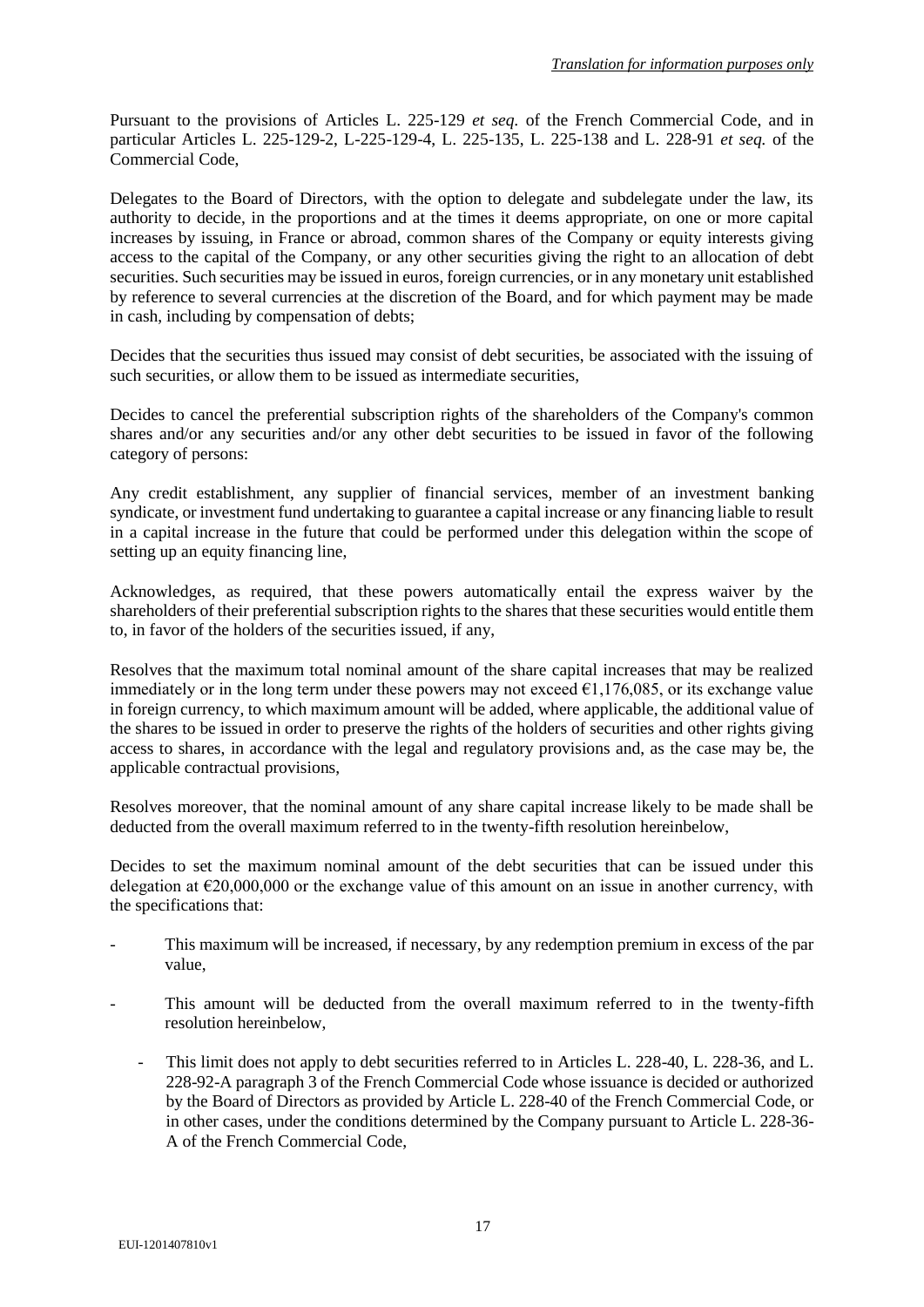Decides that the issue price for shares under this delegation, will be determined by the Board of Directors and will be at least equal to the average weighted price by volume of the 3 stock-market sessions before the issue price is determined, possibly reduced by a maximum discount of 5% if necessary taking their vesting date into account. It is specified that (i) in the event of the issuance of securities giving access to capital, the issue price of the shares resulting from their exercise, conversion or exchange can, if necessary, be determined at the discretion of the Board of Directors using a calculation formula defined by it and applicable after the said securities are issued (for example, when they are exercised, converted or exchanged) in which case the maximum discount stipulated above can be evaluated, if the Board considers this to be opportune, on the date the said formula is applied (and not on the date the issue price is determined), and (ii) the issue price of the securities giving access to capital that may be issued under this resolution will be the sum received immediately by the Company increased by the sum that it is liable to receive when the said securities are exercised or converted, i.e. for each share issued as a result of the issuance of these securities, at least equal to the above mentioned minimum amount.

Specifies that this authorization is granted for a period of eighteen (18) months as of the date of this General Meeting and terminates any previous authorization having the same purpose,

Decides that the Board shall have all powers under the conditions stipulated by law and the Articles of incorporation, including the authority to subdelegate these powers as provided by law, to use these powers for the purpose of:

- Deciding the amount of the capital increase, the issue price it being provided that this shall be determined in accordance with the conditions for setting such price, as laid out hereinabove, and that the amount of the premium may, if necessary, be required at the time of issue;
- Setting the dates, terms, and conditions of any issue, as well as the form and the characteristics of the shares or securities giving access to the share capital to be issued;
- Setting the possible retroactive dividend date of the shares or securities giving access to capital to be issued, their method of payment;
- Defining the list of beneficiaries within the category of above mentioned persons and the number of shares to be granted to each;
- At its sole discretion and as it deems appropriate, charging the costs, duties and fees incurred by the capital increases carried out under the powers referred to in this resolution, to the amount of the premiums related to these transactions, and deducting from these premiums the sums necessary to bring the legal reserve to one tenth of the new capital after each transaction,
- Recording the completion of each capital increase and making the corresponding amendments to the bylaws;
- In general, entering into any agreement, particularly to ensure the successful completion of the proposed issuance of shares or securities, taking any measures and carry out all formalities required for the issue, listing and financial servicing of the securities issued pursuant to this delegation of authority and exercising the rights attached thereto;
- Making all necessary decisions to list the newly issued shares and securities on any market where the Company's shares are trading.

Decides that this delegation cannot be used during periods of a public offering of the Company's shares.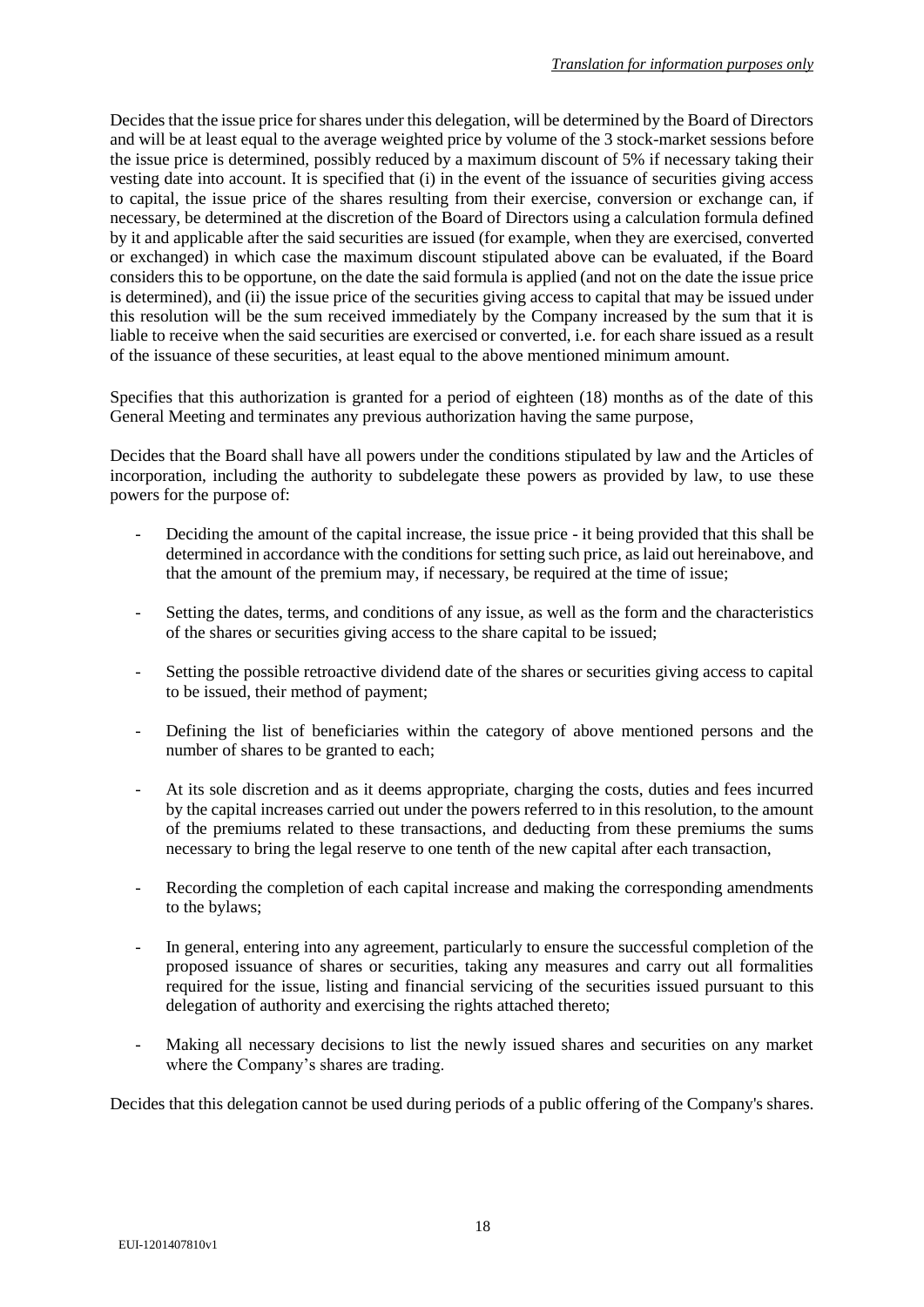Notes that, in the event the Board should use the delegation of authority granted to it under this resolution, the Board of Directors will report to the next ordinary General Meeting on any use made of these authorizations granted under this resolution, in accordance with the laws and regulations.

This resolution collecting 9.896.051 votes for, i.e. 92,63 % of the expressed votes, is adopted.

### **Twenty-third resolution**

Delegation of powers to the Board to increase the share capital within the limit of 10% of the capital to remunerate contributions in kind for shares or securities giving access to the capital of third party companies outside a public offer of exchange,

The General Meeting, ruling under the quorum and majority required for extraordinary general meetings,

Having reviewed the Board of Directors' report and the Statutory Auditors' report,

In accordance with the provisions referred to in Articles L. 225-147 *et seq.* of the French Commercial Code,

Delegates its powers to the Board of Directors to decide based on a report from the Statutory Auditor to issue, on one or more occasions, in the proportions and at the times it sets, the Company's common shares or securities giving access to the Company's common shares immediately and/or in the future as remuneration for contributions in kind to the Company constituted by shares or securities giving access to the capital when the provisions of Article L.225-148 of the French Commercial Code do not apply, the shares granting the same rights as the existing shares subject to their vesting date,

Decides that the securities thus issued may consist of debt securities, be associated with the issuing of such securities, or allow them to be issued as intermediate securities,

Decides as far as is required to cancel the shareholders' preferential subscription rights for these common shares and securities in favor of the contributors of these shares or securities,

Notes, as required, that these powers automatically entail the express waiver by the shareholders of their preferential subscription rights to the shares that these securities would entitled them to, in favor of the holders of the securities issued, if any,

Decides that the maximum total nominal amount of the share capital increases that may be realized immediately or in the long term under these powers may not exceed 10% of the Company's capital (as exists on the date of the transaction) to which maximum amount will be added, where applicable, the additional value of the shares to be issued in order to preserve the rights of the holders of securities and other rights giving access to shares, in accordance with the legal and regulatory provisions and, as the case may be, the applicable contractual provisions,

Further resolves that the nominal amount of any share capital increase likely to be made shall be deducted from the overall maximum referred to in the twenty-fifth resolution hereinbelow,

Decides to set the maximum nominal amount of the debt securities that can be issued under this delegation at  $\epsilon$ 20,000,000 or the exchange value of this amount on an issue in another currency, with the specifications that:

This maximum will be increased, if necessary, by any redemption premium in excess of the par value,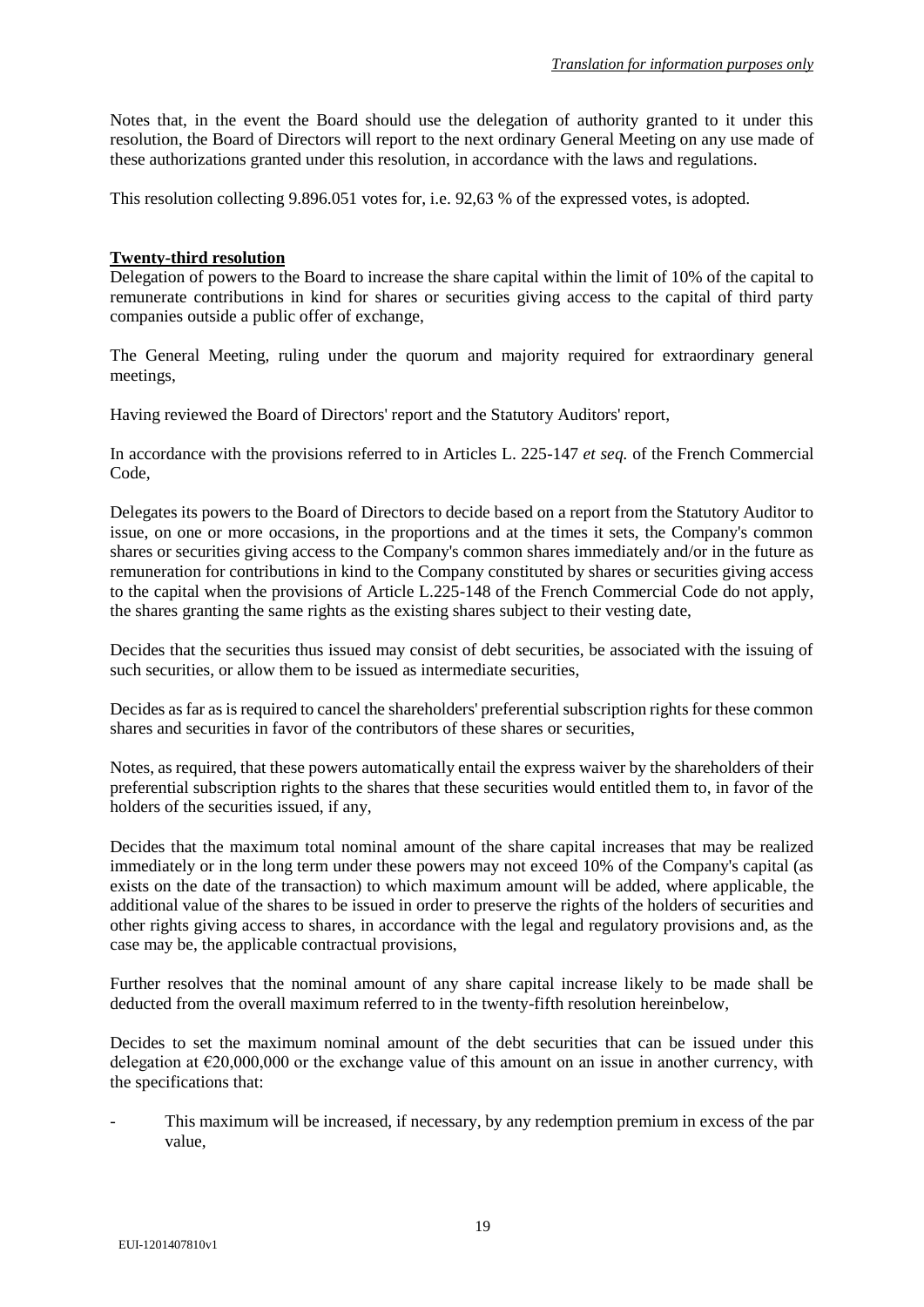- This amount will be deducted from the overall maximum referred to in the twenty-fifth resolution hereinbelow,
	- This limit does not apply to debt securities referred to in Articles L. 228-40, L. 228-36, and L. 228-92-A paragraph 3 of the French Commercial Code whose issuance is decided or authorized by the Board of Directors as provided by Article L. 228-40 of the French Commercial Code, or in other cases, under the conditions determined by the Company pursuant to Article L. 228-36- A of the French Commercial Code,

Decides that this authorization is granted for a period of twenty-six (26) months as of the date of this General Meeting and terminates any previous authorization having the same purpose.

Decides that this delegation cannot be used during periods of a public offering of the Company's shares.

Formally acknowledges that the Board of Directors has full powers, with the ability to subdelegate under the terms stipulated by law, to approve the valuation of the contributions, to decide and record the performance of the capital increase remunerating the contribution transaction, to if necessary deduct the costs and fees generated by the increase of capital from the contribution premium, to debit the sums it considers necessary to allocate to the legal reserve, from the contribution premium, to carry out the corresponding modification to the bylaws, to take any decision to ensure that the shares and securities thus issued are listed on the regulated Euronext market in Paris and generally to do the necessary.

This resolution collecting 9.966.248 votes for, i.e. 93,28 % of the expressed votes, is adopted.

# **Twenty-fourth resolution**

*Delegation of authority to be granted to the Board of Directors to carry out an increase in share capital reserved for employees under the conditions stipulated in Articles L. 3332-18 et seq. of the French Labor Code.*

The General Meeting ruling under the quorum and majority required for extraordinary general meetings,

Having reviewed the Board of Directors' report and the Statutory Auditors' report,

Noting the provisions of Articles L. 3332-18 *et seq.* of the Labor code and ruling in accordance with Articles L. 225-129-6 and L. 225-138 of the French Commercial Code,

Delegates its power to carry out an increase in capital on one or several occasions in the proportions and at times it fixes within a period of twenty-six (26) months from this General Meeting within the limit of a maximum nominal amount of  $\epsilon$ 30,000 by issuing 120,000 shares with a nominal value of  $\epsilon$ 0.25 paid up in cash, this amount being deducted from the ceiling set forth in the twenty-fifth resolution hereinbelow;

Decides that this authorization entails the cancellation of the shareholders preferential subscription right for shares to be issued in favor of the Employee Investment Fund within the framework of a Company Savings Plan if one or more of the capital increases stipulated in the previous subparagraph are performed;

Decides that the subscription price for the new common shares that will confer the same rights as existing shares, determined under the conditions of Article L.3 332-19 of the Labor Code will be determined by the Board of Directors in accordance with the statutory and regulatory terms and conditions. The price cannot be (i) higher than the average price quoted for the 20 trading days prior to the Board of Directors' pricing date for the opening of the subscription (ii) nor more than 20% below the average prices quoted during the 20 trading days before the subscription opening date, or by 30%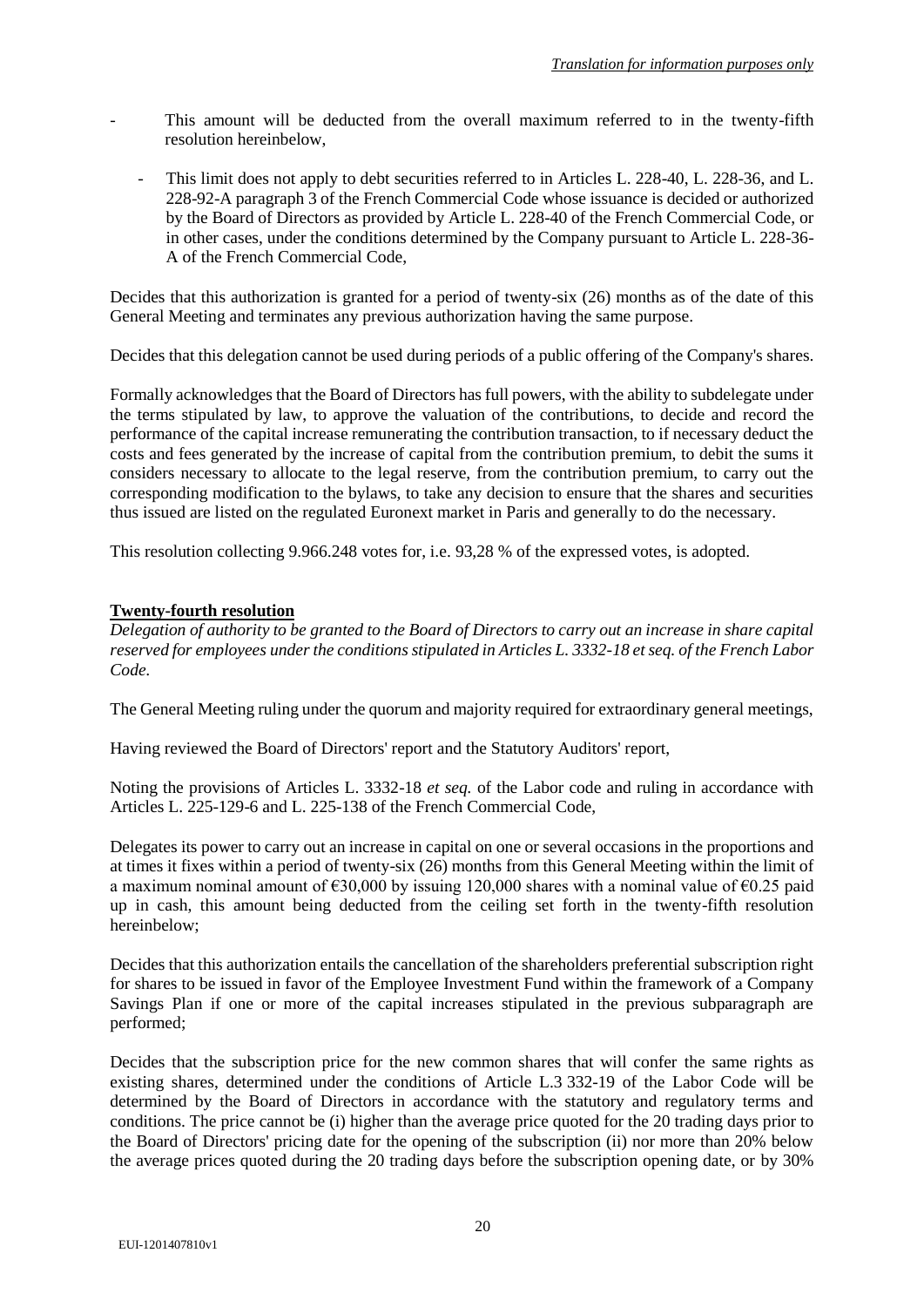when the lock in period stipulated in the Company Savings Plan is more or equal to 10 years;

Decides that each capital increase will only be performed up to the amount of shares actually subscribed by the Employee Investment Fund;

Delegates full powers to the Board of Directors to:

- **-** Decide the date and terms for the issues carried out under this authorization in accordance with the statutory provisions and the bylaws, and in particular to set the subscription price by respecting the rules defined above, the dates for the opening and closing of subscriptions, the vesting date, the period for paying for the shares;
- **-** Record the performance of the capital increases up to the amount of the shares that will be effectively subscribed;
- **-** Perform all operations and formalities either directly or through an agent;
- **-** Make the modifications in the bylaws corresponding to the increases in share capital;
- **-** And generally do everything that is necessary in order to perform the increase or successive increases in share capital.

Decides that this delegation cannot be used during periods of a public offering of the Company's shares.

The Board of Directors can subdelegate the decision power to carry out or not the issue to any person authorized by law, in accordance with the terms and conditions that it previously sets.

This resolution collecting 2.188.193 votes for, i.e. 20,48 % of the expressed votes, is rejected.

#### **Twenty-fifth resolution**

*Determining the overall amount of the delegations conferred*

The General Meeting, ruling under the quorum and majority required for extraordinary general meetings,

Having reviewed the Board of Directors' report,

#### **Decides** that:

- The overall maximum nominal amount of the capital increases that may be made under the delegations granted under the 16th, 17th, 18th, 19th, 21st, 22nd, 23rd, and 24th resolutions above is fixed at  $\epsilon$ 5,880,425. It being understood that a supplemental amount of the shares to be issued is added to this ceiling in order to preserve the rights of the holders of the securities giving access to shares, in accordance with the legal or regulatory provisions and, as applicable, in accordance with the relevant contractual provisions.
- The overall maximum amount of debt securities that may be issued by virtue of these delegations made under the terms of the aforementioned resolutions is set at  $€80,000,000$ . It being specified that this amount will be increased, if necessary, by any redemption premium in excess of the par value, and that this limit does not apply to debt securities referred to in Articles L. 228-40, L. 228-36 and L. 228-92-A paragraph 3 of the French Commercial Code whose issue is decided or authorized by the Board of Directors as provided by Article L. 228-40 of the French Commercial Code, or in other cases, under the conditions determined by the Company pursuant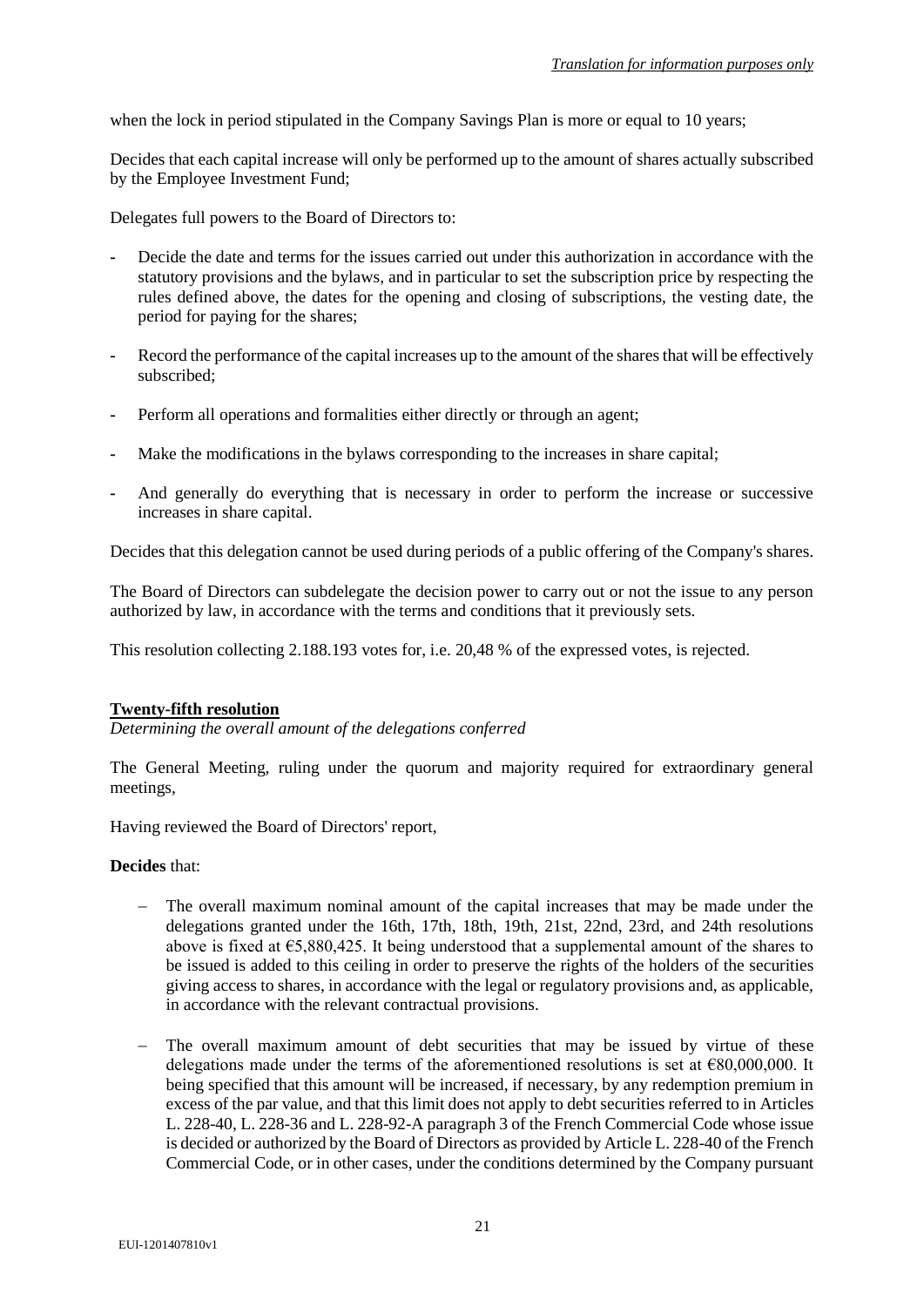to Article L. 228-36- A of the French Commercial Code.

This resolution collecting 10.413.758 votes for, i.e. 97,47 % of the expressed votes, is adopted.

# **Twenty-sixth resolution**

*Authorization to be given to the Board of Directors to grant stock options or share purchase warrants*

The General Meeting, ruling under the quorum and majority required for extraordinary general meetings,

Having reviewed the Board of Directors' report and the Statutory Auditors' report,

In accordance with the provisions referred to in Articles L. 225-177 to l.225-184 of the French Commercial Code,

Authorizes the Board of Directors with the ability to subdelegate to the CEO, to grant, during the period authorized by law, options giving a right to subscribe for new shares to be issued by the Company in an increase of its capital or the purchase of the Company's existing shares under the following conditions:

- The authorization concerns a maximum number of 470,440 options each for one share. It is reiterated that in any event, the Board of Directors must respect the statutory limit fixed by Articles L. 225-182 and R.225-143 of the French Commercial Code;
- Each option will give the right to subscribe or purchase one Company share with a nominal value of  $\epsilon$ 0.25;
- The options would be granted to the members of the Company's salaried staff and/or corporate officers (or some of them) and of companies or economic interest groupings affiliated to the Company under the conditions of Article L225-180-I of the said code. It is stipulated that whilst the Company's shares are admitted to trading on a regulated market, the Board must be able to attribute stock options or purchase options to the Company's senior executives mentioned in the fourth subparagraph of Article L. 225-185 of the French Commercial Code in accordance with Article L. 225-186 of the Commercial Code,
- The total number of shares granted would give an entitlement to subscribe or purchase a total number of shares representing a maximum nominal amount of  $\epsilon$ 117.610, i.e. a maximum 470.440 shares with a nominal value of  $\epsilon$ 0.25 each corresponding to a maximum dilution percentage of 1% of the Company's share capital as of December 31, 2016. The nominal amount of the capital increases resulting from the exercise of the stock options granted under this authorization, and the award of free shares that can be granted under the terms of resolution 27 and 28 below cannot exceed a nominal amount of  $\epsilon$ 176,410 representing a maximum of  $\epsilon$ 705,640 shares corresponding to a maximum dilution percentage of 1.5% of the company's share capital as of December 31, 2016, not taking account of the nominal value of shares to be issued if necessary for adjustments made under the law and the applicable contractual provisions;
- The Board of Directors will determine the exercise price of the options on the day they are granted in accordance with the following terms:
- The price for stock options for new shares cannot be below the average share price quoted for the 20 trading days before the day the options are granted;
- The price for purchase options for existing shares cannot be below the average share price quoted for the 20 trading days before the day the options are granted or the average price for shares held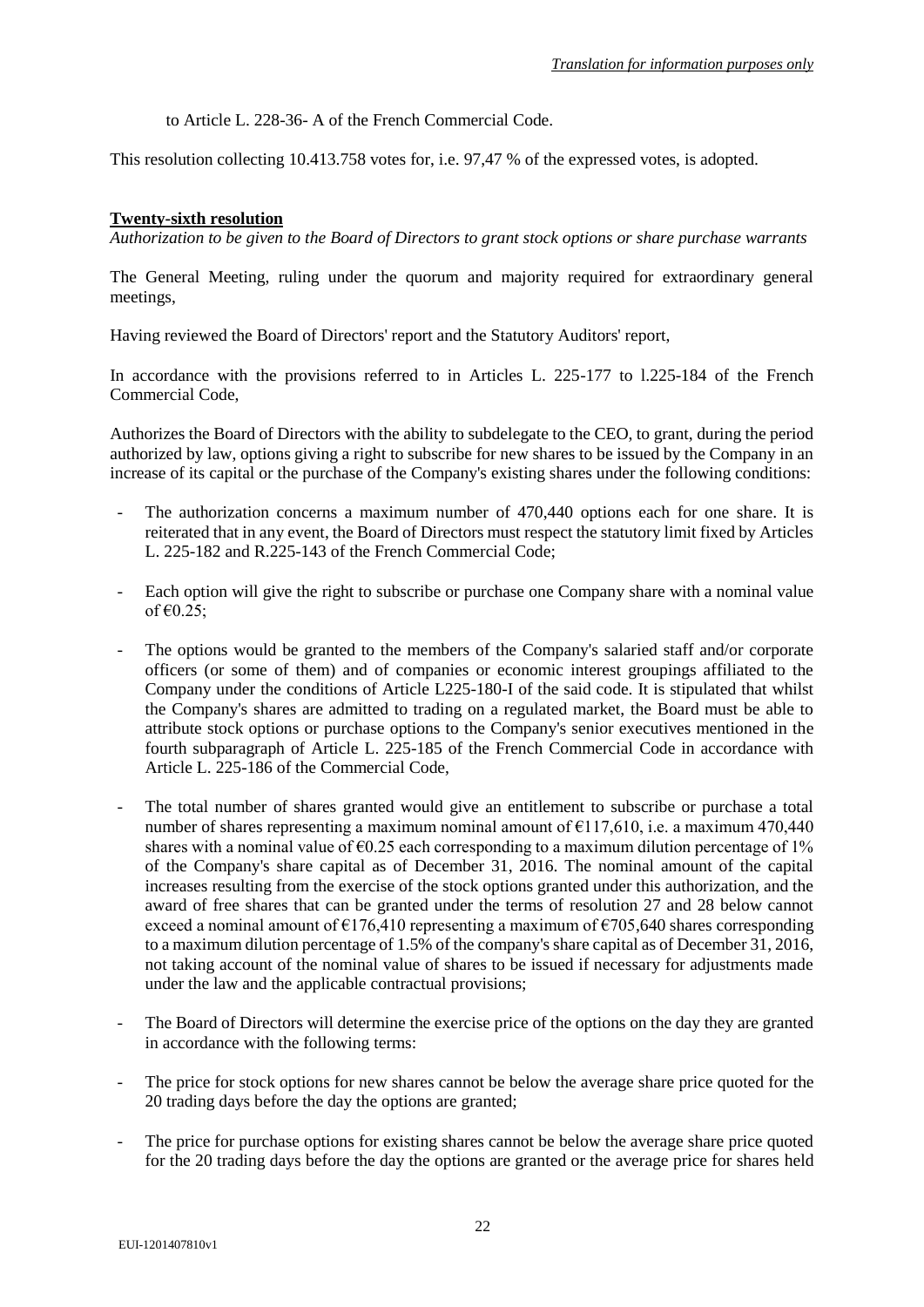by the Company on the day the option is granted, pursuant to Articles L.225-208 and L225-209 of the French Commercial Code;

- Each option must be exercised within a period of 10 years from the date they are granted at the latest.
- The options granted to executive officers of the Company will carry the following performance conditions, assessed in the short to medium term: advancement of three key programs of the Company, portfolio expansion through strategic transactions, stock price performance, financing and organization of the Company. These performance criteria and their weighting will be identical to those applicable for determining the variable remuneration of the CEO,

Consequently grant full powers to the Board of Directors to implement this authorization and notably, without this list being exhaustive:

- Determine the list of beneficiaries of the options and the number of options awarded to each of them;
- Decide the nature of the options stock options or share purchase options;
- Set the terms and conditions for the options and adopt the rules for the plan including (i) all other performance conditions reflecting the Company's medium and long-term interest and/or remaining in the group in which the exercise of the option will be subject to, (ii) the dates or periods for exercising the options, it being understood that the Board of Directors can anticipate these dates or periods, maintain the exercisable nature of the options or modify the dates or periods of transfer and/or non-convertibility for the bearer of shares obtained through exercising the options, and (iii) any clauses prohibiting the immediate resale of all or part of the shares;
- If necessary limit, suspend, restrict or prohibit the exercise of the options or the transfer or delivery to bearer form of the shares obtained through exercising the options at certain periods or for certain events. Its decision can apply to all or some of the options or shares or concern all or some of the beneficiaries;
- Decide the vesting date, even a retroactive date, for the new shares resulting from exercising the options;
- Record the completion of the capital increases as to the amount of shares that will be subscribed by exercising the stock options, modify the bylaws accordingly, satisfy the formalities and on its own decision and discretion, deduct any costs generated by the issues from the issue premiums and deduct from them the sums required for allocating to the legal reserve;
- Take all measures and carry out all formalities required to list the newly issued shares.

This authorization cannot be used during periods of a public offering of the Company's shares.

This authorization includes, in favor of the beneficiaries of the options, an express waiver by the shareholders of their preferential subscription rights to shares that will be issued as the options are exercised.

The capital increase resulting from exercising options will be definitely obtained upon the exercise of the option accompanied by the subscription form and payment.

The Board of Directors shall inform each year the Ordinary General Meeting of the transactions carried out pursuant to this resolution, in accordance with the provisions of Article L.225-184 of the French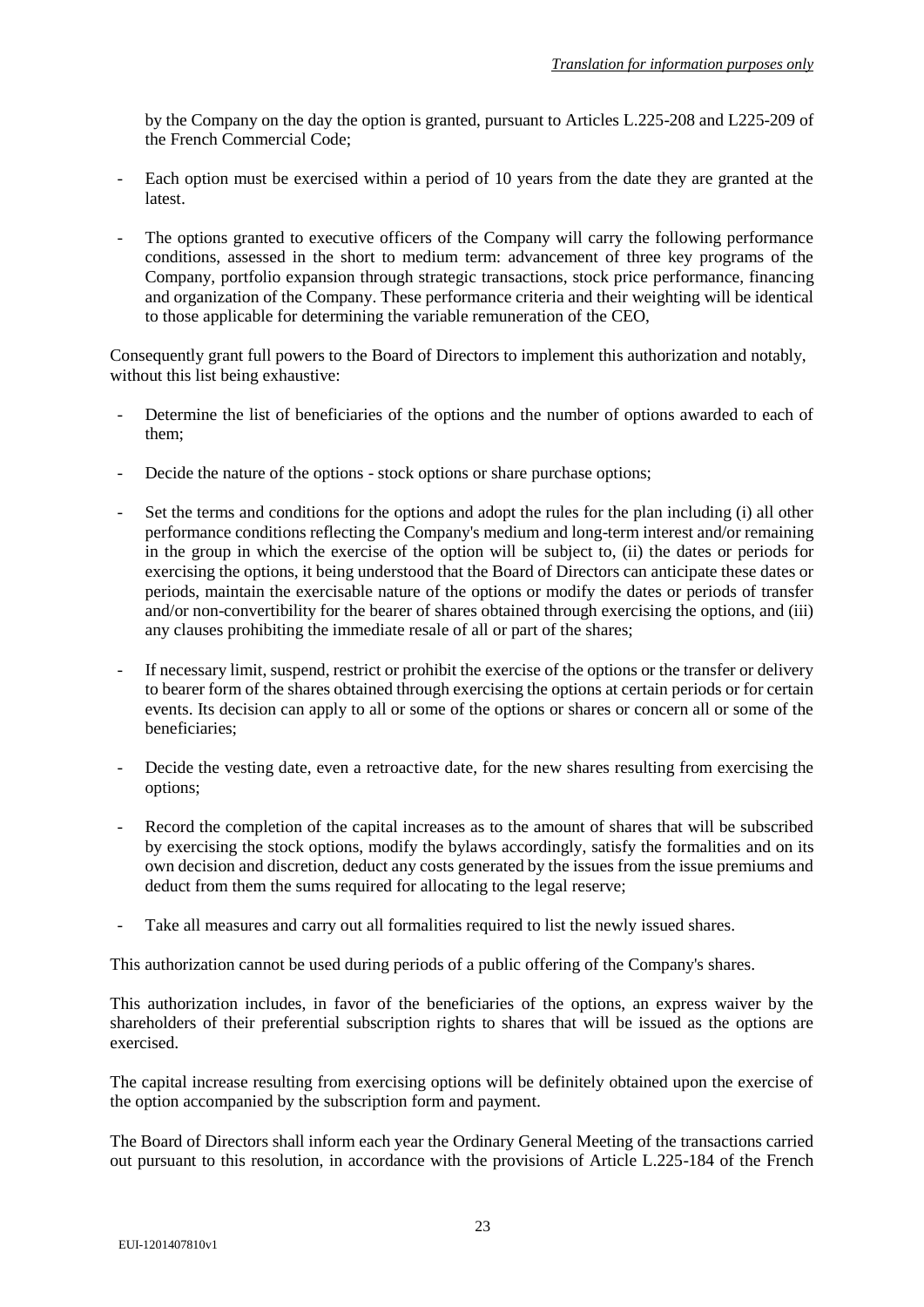Commercial Code.

This authorization, which annuls any previous authorization granting stock options or share purchase options, is given to the Board of Directors for a period of 38 months from this General Meeting, and the Board of Directors can use this authorization on one or several occasions.

This resolution collecting 9.103.798 votes for, i.e. 85,21 % of the expressed votes, is adopted.

## **Twenty-seventh resolution**

*Authorization granted to the Board to proceed with the granting of free shares existing or to be issued* 

The General Meeting, ruling under the quorum and majority required for extraordinary general meetings,

Having reviewed the Board of Directors' report and the Statutory Auditors' report,

In accordance with the provisions referred to in Articles L. 225-197-1 *et seq.* of the French Commercial Code,

Authorizes the Board, with the ability to subdelegate to the CEO, to grant free shares existing or to be to be issued by the Company, on one or more occasions, in favor of the employees of the Company or certain categories of them, and/or the Company's officers who meet the conditions established in paragraph II of Article L.225-197-1 of the French Commercial Code, and in favor of the employees of the companies or economic interest groups in which the Company directly or indirectly holds at least 10% of the capital or voting rights on the date the free shares are granted;

Specifies that as long as the Company shares are admitted for trading on a regulated market, the Board of Directors must be able to allocate free shares to the executive officers who satisfy the conditions stipulated in Article L. 225-197-1, II of the French Commercial Code, and comply with the provisions of Article L. 225-197-6 of the French Commercial Code,

Decides to set the total number of free shares that the Board can award under this authorization at 470,440 shares with a par value of  $\epsilon$ 0.25 representing a nominal value of  $\epsilon$ 117,610, corresponding to a maximum dilution of 1% of the company's share capital on December 31, 2016. It is specified that (i) the Board can never award a total number of free shares above the overall limit of 10% of the company's capital on the date of the decision to award them and (ii) the nominal amount of the capital increases from exercising the stock options granted under the 26th resolution above, the free shares granted under the 28th resolution and this resolution can never exceed a nominal amount of  $\epsilon$ 176,410 representing a maximum of 705,640 shares corresponding to a maximum dilution percentage of 1.5% of the company's share capital as of December 31, 2016, not taking into account the par value of any shares to be issued due to adjustments made in accordance with the law and applicable contractual provisions;

Decides that the attribution of shares to their beneficiaries will be final, subject to satisfying the conditions or criteria determined by the Board of Directors at the end of a period of at least one (1) year (the Vesting Period) and the beneficiaries of these shares must, if necessary, hold them for a period determined by the Board of Directors (the Holding Period) that, combined with the Vesting Period, cannot be less than two (2) years. It is specified that the attribution of free shares to senior executives will be definite, subject to satisfying the following conditions of performance, assessed in the short to medium term: advancement of three key programs of the Company, portfolio expansion through strategic transactions, stock price performance, financing and organization of the Company. These performance criteria and their weighting will be identical to those applicable for determining the variable remuneration of the CEO,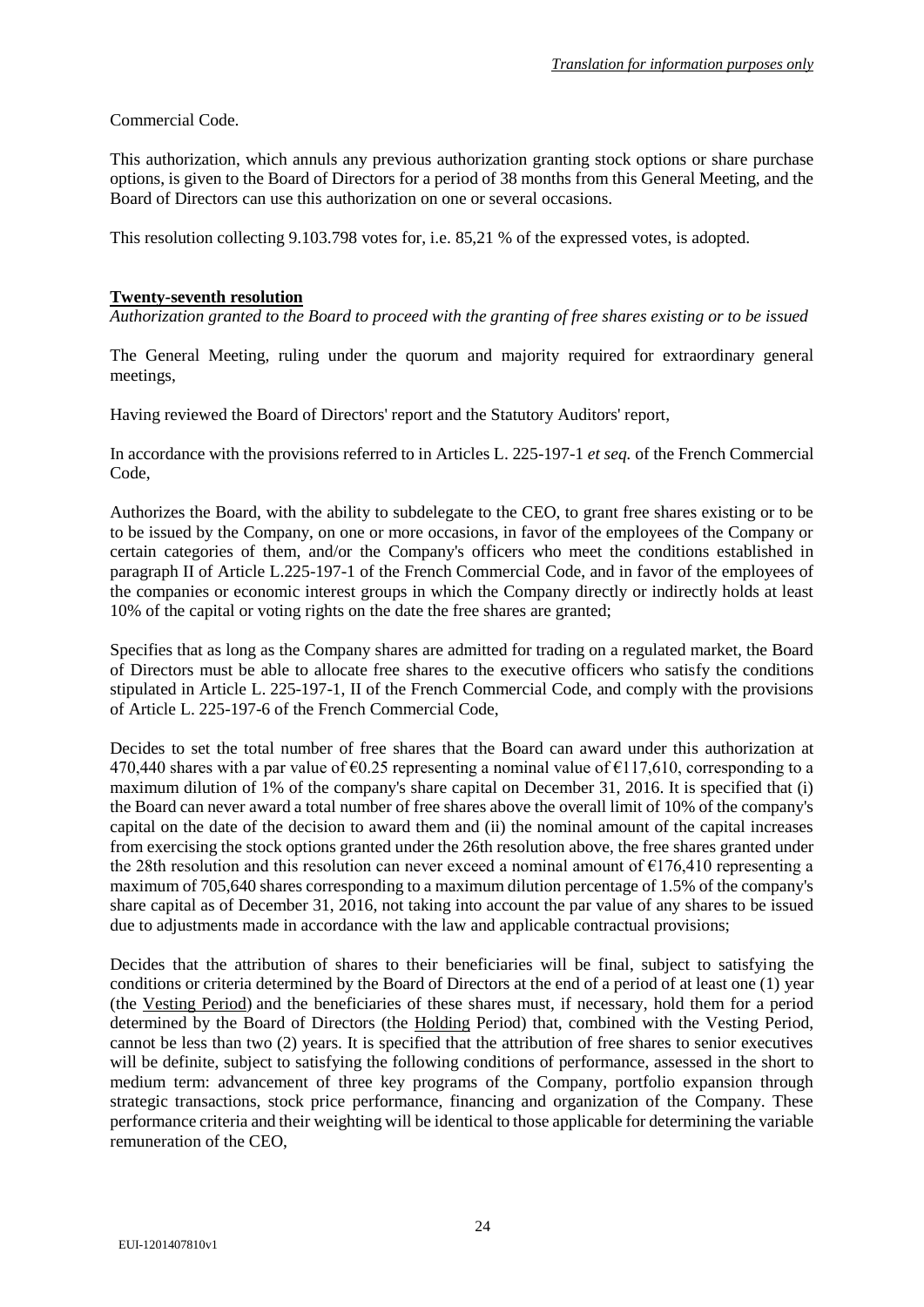**Decides**, notwithstanding the foregoing, that the shares shall be definitively allotted before the end of the Vesting Period in case of disability of the beneficiary corresponding to a classification in the second and third categories defined in Article L.341-4 of the French Social Security Code;

Decides that the shares allocated shall be freely transferable in the event of a request for allocation made by the heirs of a deceased beneficiary or in case of disability of the beneficiary corresponding to their classification in the aforementioned categories of the French Social Security Code;

Decides that the terms of the Vesting Period and the Holding Period shall be determined by the Board within the limits mentioned herein above;

Acknowledges that, in accordance with Article L.225-197-1 of the French Commercial Code, when the award relates to shares to be issued, this authorization automatically results in a waiver by the shareholders of their preferential subscription rights to the new shares issued - in favor of the beneficiaries of the free shares granted, the corresponding capital increase being definitively completed on the sole basis of the final allocation of the shares to the beneficiaries;

**Acknowledges** that, as appropriate, this decision results in a waiver by the shareholders in favor of the beneficiaries of free shares of the portion of reserves, profits, or premiums that, if any, will be used in the issuance of new shares after the Vesting Period, and for which all powers are delegated to the Board for accomplishing this;

**Delegates** to the Board all powers for the purpose of:

- Determining that there are sufficient reserves and, at each allocation, make a cash transfer to an unavailable reserve account for the amounts necessary in order to pay for the new shares to be granted;
- Determining the identity of the beneficiaries of the shares and the number of free shares that may be granted to each;
- Setting the conditions and, where applicable, the criteria for granting these shares,

Where applicable:

- Determining, at the appropriate time, the capital increases corresponding to any issue of new free shares granted;
- Carrying out, where necessary, the acquisition of shares necessary for the delivery of any existing free shares granted;
- Taking all useful measures so as to ensure meeting the holding obligation required of the beneficiaries;
- And, in general, doing whatever the implementation of this authorization should require;

This authorization cannot be used during periods of a public offering of the Company's shares.

This authorization, which annuls any previous authorization granting free shares, is given to the Board of Directors for a period of 38 months from this General Meeting and the Board of Directors can use this authorization on one or several occasions.

This resolution collecting 9.066.589 votes for, i.e. 84,86 % of the expressed votes, is adopted.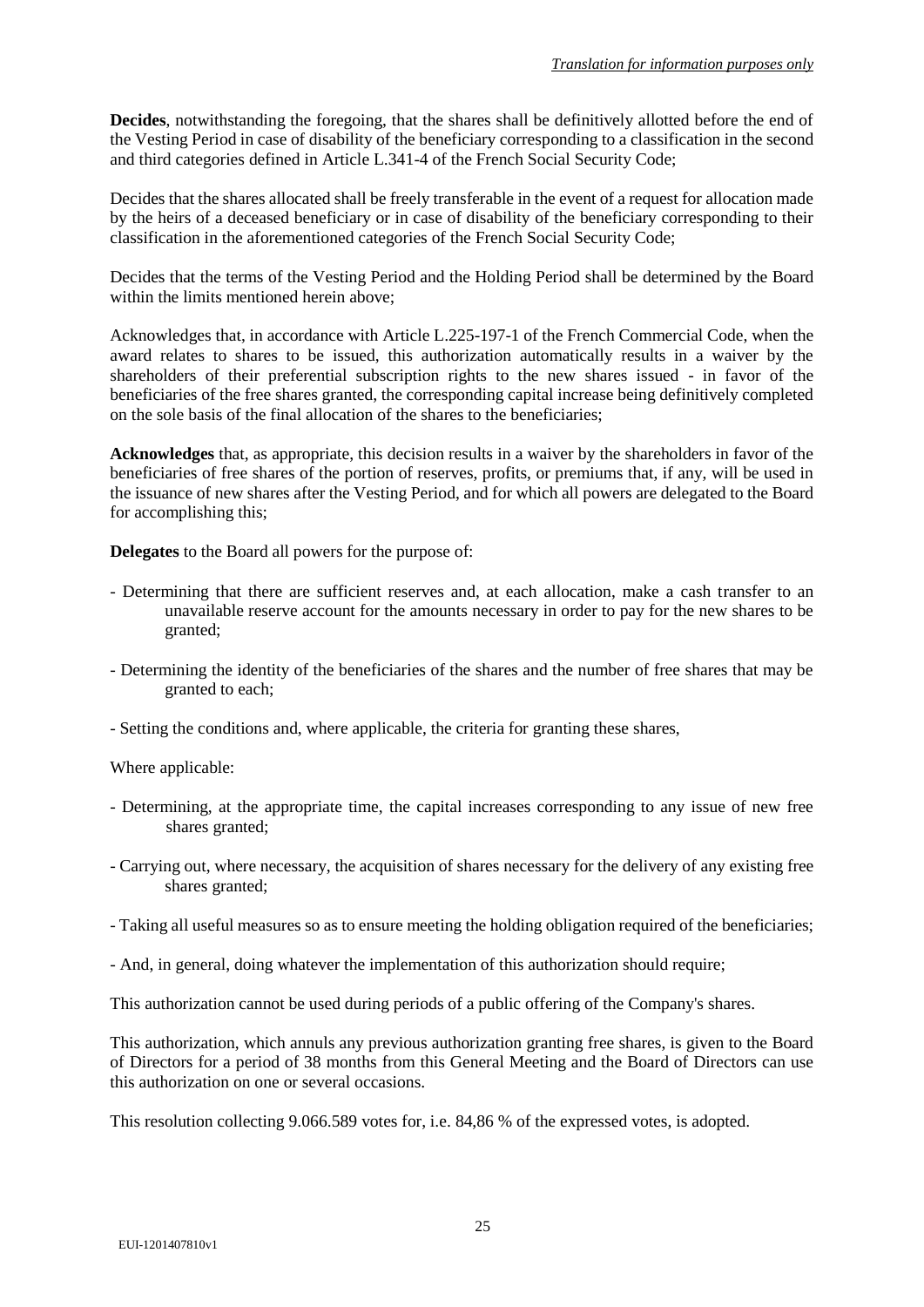## **Twenty-eighth resolution**

*Authorization to be granted to the Board to proceed with the granting of free shares existing or to be issue* 

The General Meeting, ruling under the quorum and majority required for extraordinary general meetings,

Having reviewed the Board of Directors' report and the Statutory Auditors' report,

In accordance with the provisions referred to in Articles L. 225-197-1 *et seq.* of the French Commercial Code,

Authorizes the Board, with the ability to subdelegate to the CEO, to grant free shares existing or to be issued by the Company, on one or more occasions, in favor of the employees of the Company or certain categories of them, and/or the Company's officers who meet the conditions established in paragraph II of Article L.225-197-1 of the French Commercial Code, and in favor of the employees of the companies or economic interest groups in which the Company directly or indirectly holds at least 10% of the capital or voting rights on the date the free shares are granted;

Specifies that as long as the Company shares are admitted for trading on a regulated market, the Board of Directors must be able to allocate free shares to the executive officers who satisfy the conditions stipulated in Article L. 225-197-1, II of the French Commercial Code, and comply with the provisions of Article L. 225-197-6 of the French Commercial Code,

Decides to set the total number of free shares that the Board can award under this authorization at 470,440 shares with a nominal unit value of  $\epsilon$ 0.25 representing a nominal value of  $\epsilon$ 117,610, corresponding to a maximum dilution percentage of 1% of the company's share capital as of December 31, 2016. It is specified that (i) the Board can never award a total number of free shares above the overall limit of 10% of the company's capital on the date of the decision to award them and (ii) the nominal amount of the capital increases from exercising the stock options granted under the 26th resolution above, the awards of free shares granted under this resolution and the exercise of the share purchase warrants that could be issued under the 27th above and this resolution can never exceed a nominal amount of  $E176,410$  representing a maximum of 705,640 shares corresponding to a maximum dilution percentage of 1.5% of the company's share capital as of December 31, 2016 not taking the nominal of any shares to be issued after adjustments made in accordance with the law and applicable contractual provisions into account;

Decides that the attribution of shares to their beneficiaries will be final, subject to satisfying the conditions or criteria determined by the Board of Directors at the end of a period of at least one (1) year (the Vesting Period) and the beneficiaries of these shares must if necessary keep them for a period determined by the Board of Directors (the Holding Period) that, combined with the Vesting Period, cannot be less than two (2) years.

States that (i) this authorization may be implemented by the Board of Directors exclusively to award a maximum number of free shares per beneficiary representing, on the basis of the weighted average over the last 5 trading days preceding the date of the grant of the relevant awarded free shares, an amount equal to 50% of the maximum individual variable remuneration of the person concerned for the year 2016 provided that it has not already been paid in cash, and (ii) the definitive acquisition of the free shares by the beneficiaries concerned will not be subject to performance conditions,

Decides, notwithstanding the foregoing, that the shares shall be definitively allotted before the end of the Vesting Period in case of disability of the beneficiary corresponding to classification in the second and third categories defined in Article L.341-4 of the French Social Security Code;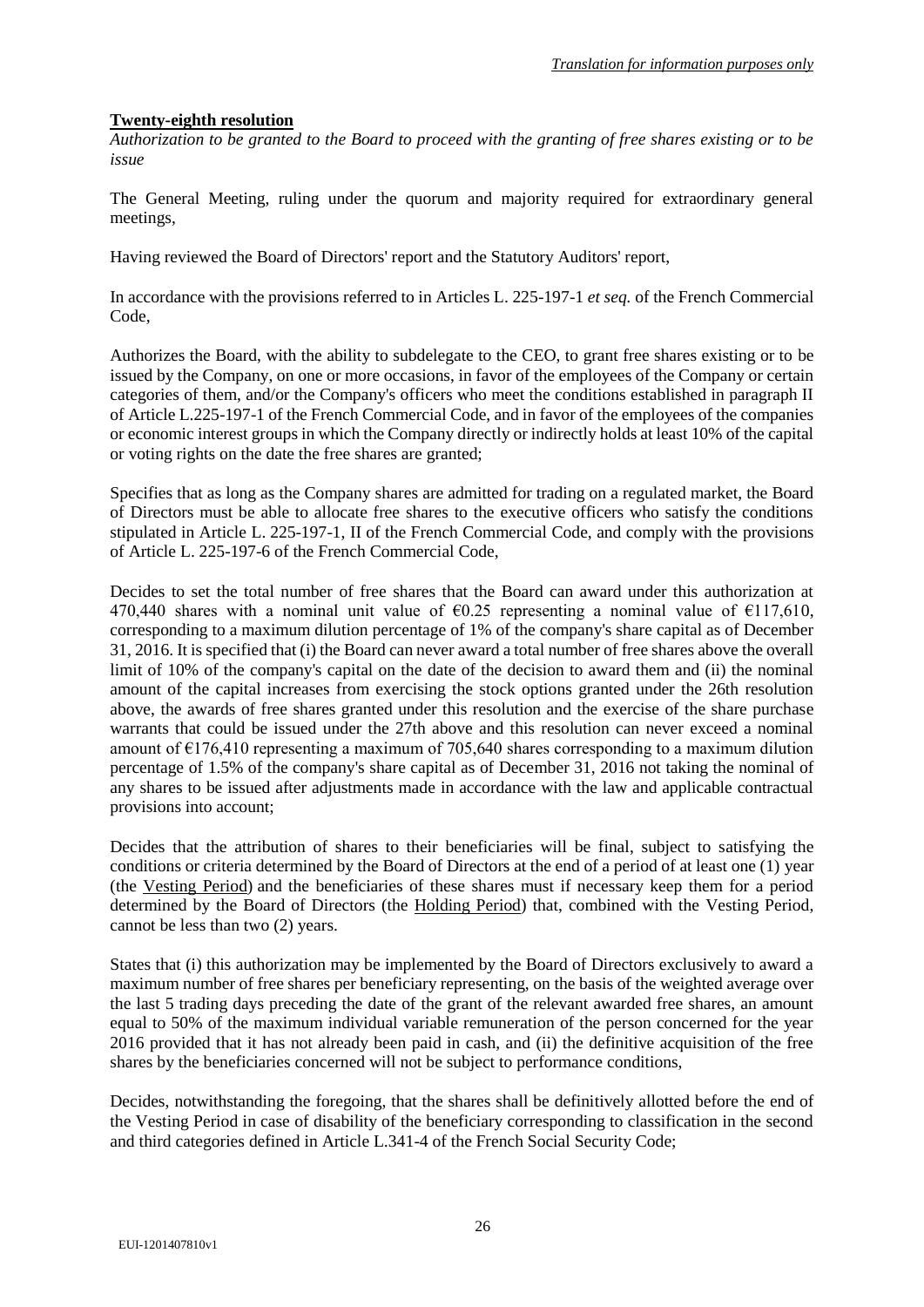Decides that the shares allocated shall be freely transferable in the event of a request for allocation made by the heirs of a deceased beneficiary or in case of disability of the beneficiary corresponding to their classification in the aforementioned categories of the French Social Security Code;

Decides that the terms of the Vesting and Holding Periods shall be determined by the Board within the limits mentioned herein above;

Acknowledges that, in accordance with Article L.225-197-1 of the French Commercial Code, when the award relates to shares to be issued, this authorization automatically results in a waiver by the shareholders of their preferential subscription rights to the new shares issued in favor of the beneficiaries of free shares granted, the corresponding capital increase being definitively completed on the sole basis of the final allocation of the shares to the beneficiaries;

Acknowledges that, as appropriate, this decision results in a waiver by the shareholders in favor of the beneficiaries of free shares of the portion of reserves, profits, or premiums that, if any, will be used in the issuance of new shares after the Vesting Period, and for which all powers are delegated to the Board for accomplishing this;

Delegates to the Board all powers for the purpose of:

- Determining that there are sufficient reserves and, at each allocation, make a cash transfer to an unavailable reserve account for the amounts necessary in order to pay for the new shares to be granted;
- Determining the identity of the beneficiaries of the free shares to be granted and the number that may be granted to each;
- Setting the conditions and, where applicable, the criteria for granting these shares,

Where applicable:

- Determining, at the appropriate time, the capital increases corresponding to the possible issuance of new free shares;
- Carrying out, where necessary, the acquisition of shares necessary for the delivery of any existing free shares granted;
- Taking all useful measures to ensure meeting the holding obligation required of the beneficiaries;
- And, in general, doing whatever the implementation of this authorization should require pursuant to the laws in force;

This authorization cannot be used during periods of a public offering of the Company's shares.

This authorization, which annuls any previous authorization granting free shares, is given to the Board of Directors for a period of 38 months from this General Meeting and the Board of Directors can use this authorization on one or several occasions.

This resolution collecting 9.787.842 votes for, i.e. 91,61% of the expressed votes, is adopted.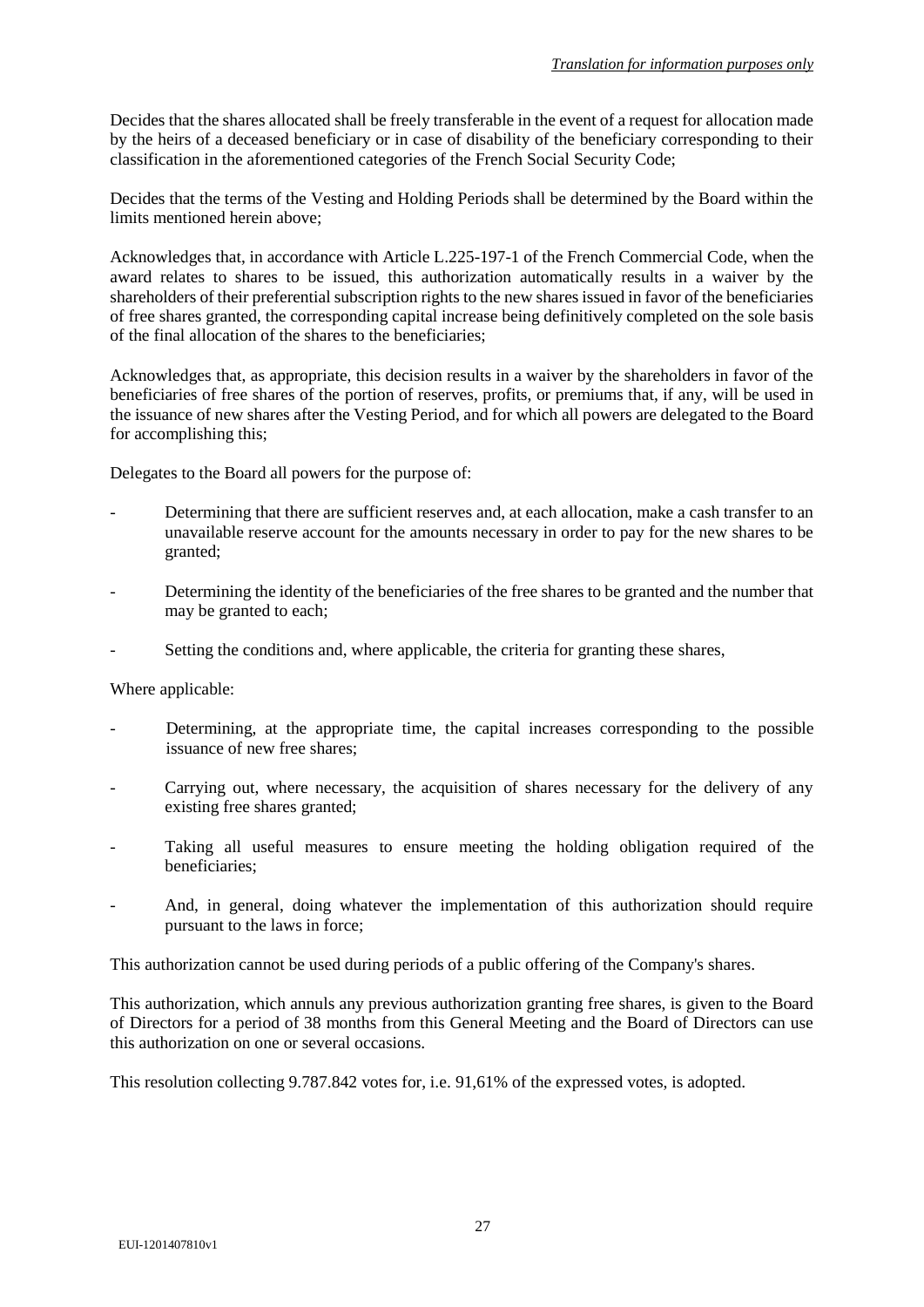# **Twenty-ninth resolution**

*Delegation of authority to the Board to issue or award share purchase warrants to (i) members of the Board of Directors in office on the date the warrants are awarded who are not employees or senior corporate executives of the Company or one of its subsidiaries and (ii) persons bound by a service or consultant's contract to the Company or to one of its subsidiaries.*

The General Meeting, ruling under the quorum and majority required for extraordinary general meetings,

Having reviewed the Board of Directors' report and the Statutory Auditors' report,

Delegates authority to the Board of Directors to award a maximum number of 470,440 common share purchase warrants giving each the right to subscribe for one share in the Company with a par value of  $€0.25$  representing a nominal amount of  $€117,610$  corresponding to a dilution of 1% of the Company's share capital at the close of the 2016 financial year, not taking into account the nominal value of any shares to be issued for the adjustments to be made in accordance with the law and if appropriate the applicable contractual provisions.

Decides that the issue price of a warrant will be determined by the Board of Directors on the day the said warrant is issued in accordance with its characteristics and will be at least equal to 5% of the average share price weighted by volume for the last five (5) trading days on the regulated market of Euronext Paris before the date the said warrant is allocated by the Board of Directors,

Decides to cancel, for these warrants, the shareholders' preferential subscription rights; these warrants can only be awarded to the following category of beneficiaries: (i) Members of the Board of Directors in office on the date of the award of the warrants who are not employees or senior executives of the Company or one of its subsidiaries or (ii) those bound to the Company or one of its Subsidiaries by a service or consultant's contract (the Beneficiaries).

Decides, in accordance with the provisions of Article L. 225-138-I of the French Commercial Code, to delegate to the Board of Directors the task of establishing the list of Beneficiaries and the number of warrants to be awarded to each designated Beneficiary,

Authorizes the Board of Directors, in accordance with the above terms, to proceed with the issue and granting of the warrants, in one or more times for each Beneficiary,

Decides to delegate to the Board of Directors for each Beneficiary, the terms and conditions of exercise of the warrants and, in particular, the issue price of the warrants, the exercise price and the timetable for exercising the warrants. It being understood that they must be exercised no later than ten (10) years from their issue date and that the warrants, which have not been exercised by the expiration of the ten (10) year period shall automatically expire;

Decides that as long as the Company's shares are listed for trading on a stock market or exchange, the subscription price of a common Company share upon exercising a warrant, which will be set by the Board of Directors when the warrants are allocated, must be at least equal to the average price quoted for the 20 trading days before the warrant is attributed by the Board of Directors,

Decides that the common shares thus subscribed must be fully paid up at the time of their subscription, either by payment in cash, or by offsetting with due and payable debts;

Decides that the new shares issued to each Beneficiary during the exercise of its warrants will be subject to all the statutory provisions and will entitle the holder to receive dividends as of the first day of the year in which they were issued;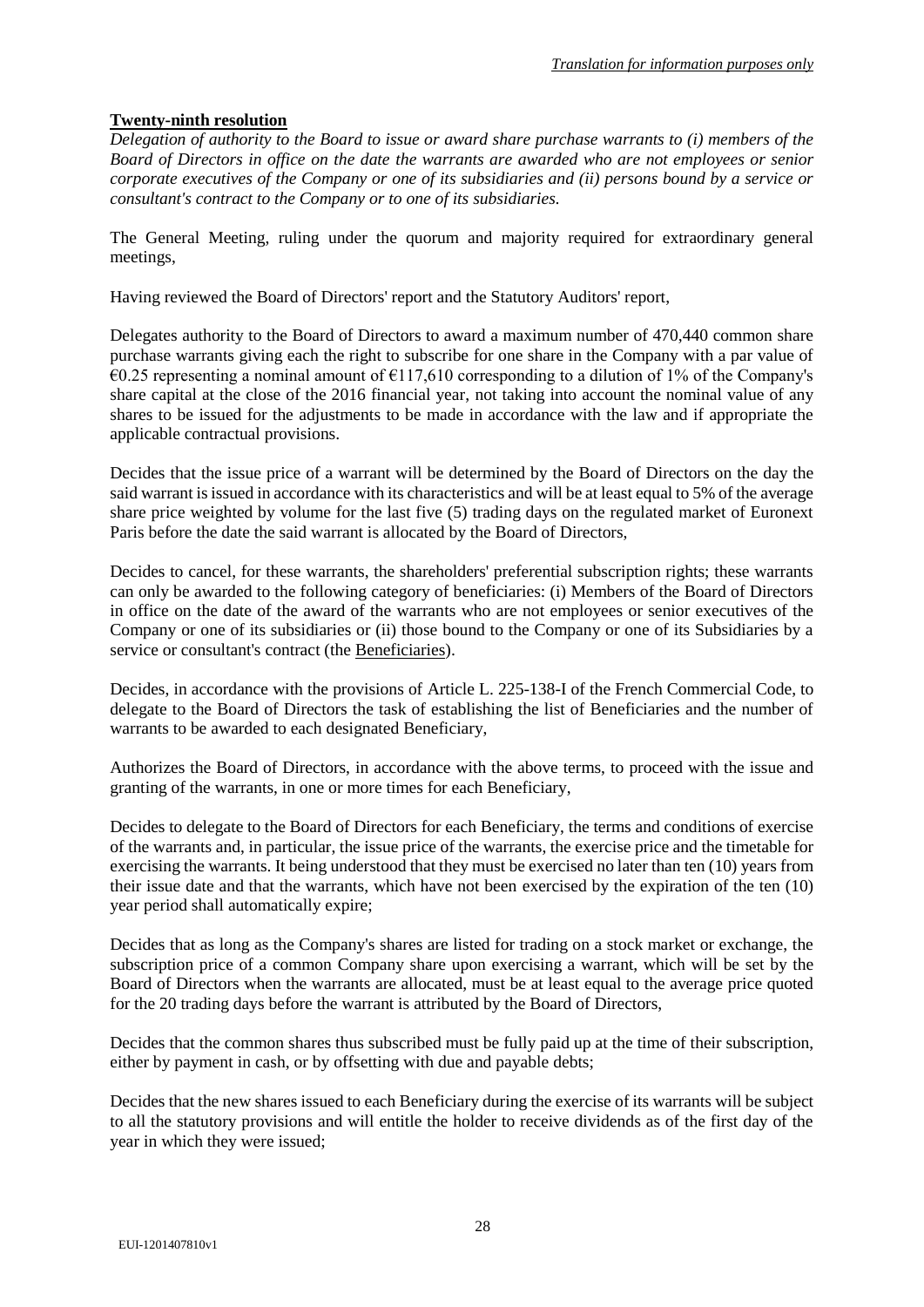Decides that the Warrants will be transferable. They will be issued in registered form and will be recorded in a book entry,

Decides to issue 470,440 common shares at a par value of  $\epsilon$ 0.25 each to which the holders of the Warrants would be entitled,

Reiterates that in accordance with Article L. 228-98 of the French Commercial Code:

- In case of a capital reduction due to a decrease in the number of shares, the rights of the warrant holders, in terms of the number of shares to be received upon exercise of the warrants, will be reduced accordingly, as if the warrant holders had been shareholders since the date of issue of the warrants;
- In case of a capital reduction due to a decrease in the par value of the shares, the subscription price of the shares to which the warrant is entitled will remain unchanged, the issue premium being increased by the amount of the decrease in the par value;

Decides in addition, that:

- In case of a capital reduction not due to a decrease in the par value of the shares, the subscription price of the shares to which the Warrants give right will be reduced by the same amount;
- In case of a capital reduction not due to a decrease in the number of shares, the holders of the warrants, if they exercise them, may request the buyback of their shares under the same conditions as if they had been shareholders at the time of the buyback by the Company of its own shares;

Decides, as set forth in Article L. 228-98 of the French Commercial Code, that the Company is authorized to modify its structure and its corporate purpose without having to request authorization from the warrant holders,

Reminds that, pursuant to the provisions of Article L. 228-98 of the French Commercial Code, the Company cannot modify the rules governing the way in which its earnings are distributed, nor write down its capital or create preferred shares leading to such a modification or such a write down unless authorized to do so under the conditions set forth in Article L. 228-103 of the French Commercial Code and subject to taking the measures necessary to maintain the rights of the holders of securities giving access to share capital in the conditions defined in Article L. 228-99 of the French Commercial Code or by the issue contract;

Authorizes the Company to require warrant holders to buy back or reimburse their rights as provided in Article L.208-102 of the French Commercial Code;

Decides that, if it becomes necessary to make the adjustment provided for in Article L. 228-99 3º of the French Commercial Code, this adjustment would be made via the method laid down in Article R. 228- 91 of the French Commercial Code. It being understood that the value of the preferential subscription rights as well as the value of the share before detaching the subscription right would, if necessary, be determined by the Board of Directors based on the subscription, conversion, or price per share decided on during the last transaction carried out on the Company's capital (capital increase, contribution of shares, sale of shares, etc.) during the six (6) months prior to the meeting of the Board of Directors or, in the absence of such a transaction during this period, depending on any other financial criteria that appear relevant to the Board of Directors, which will be validated by the Company's Statutory Auditors;

Decides to give all powers to the Board of Directors to implement this delegation of authority, and for the purpose of: